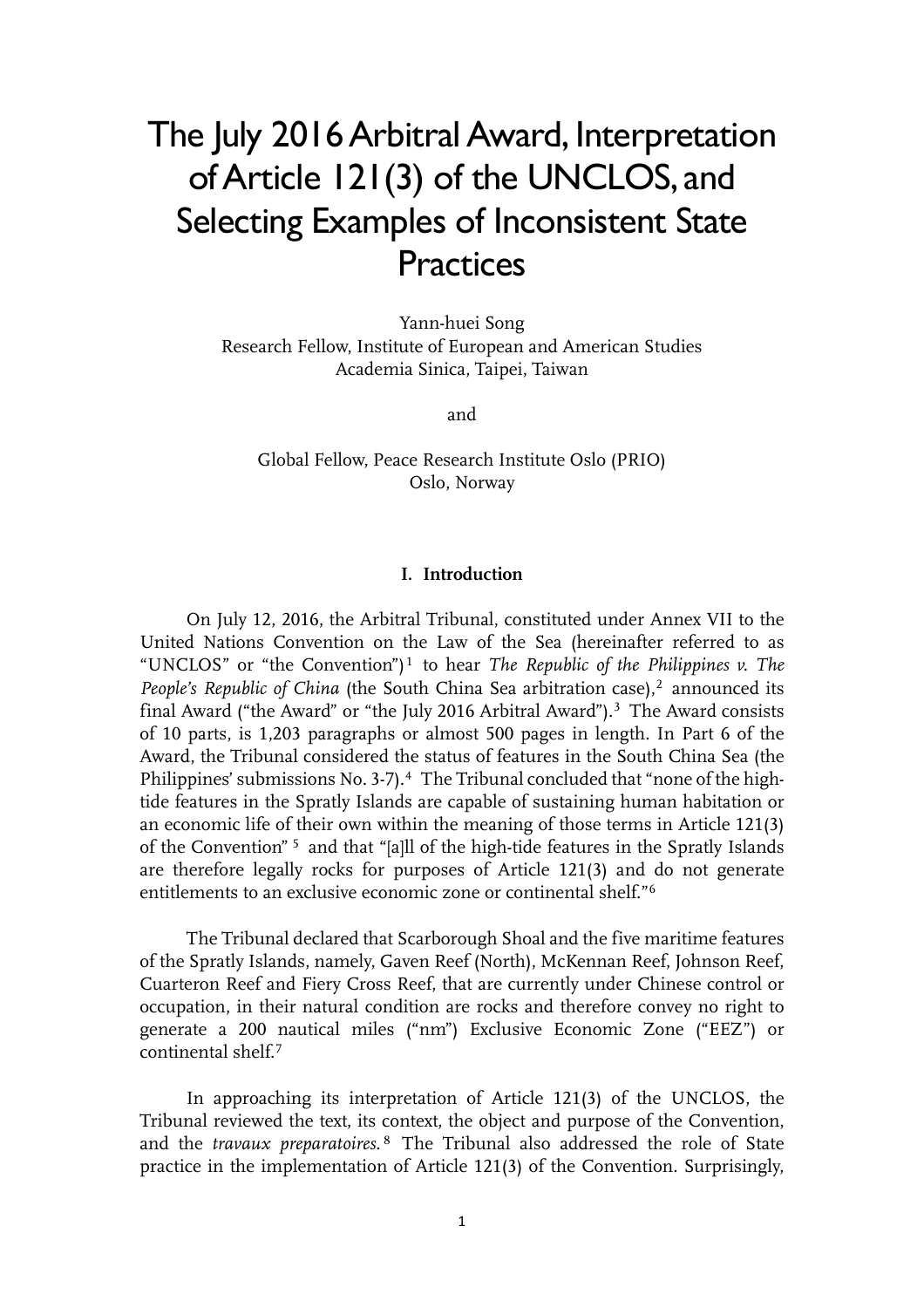however, there can be found only two short paragraphs<sup>9</sup> in the entire Award that addressed the relevance of State practice in the interpretation or application of the third paragraph of Article 121, which reads: "Rocks which cannot sustain human habitation or economic life of their own shall have no exclusive economic zone or continental shelf."[10](#page-17-9)

In citing the jurisprudences of the International Court of Justice ("ICJ") and the World Trade Organization ("WTO"), the Tribunal concluded that there is no evidence for an agreement based upon State practice in the interpretation of Article 121(3) which differs from its interpretation of Article  $121(3)$ .<sup>[11](#page-17-10)</sup> Interestingly, this conclusion was made after the Tribunal reached its conclusions on the interpretation of Article 121(3).

The Tribunal found no evidence of an agreement based upon State practice in the interpretation of Article 121(3). However, there exist bilateral maritime boundary agreements, signed by the States, such as the one between Australia and France,<sup>[12](#page-17-11)</sup> and another between the United States, a non-party to the UNCLOS, and Kiribati, a party to the Convention,<sup>[13](#page-17-12)</sup> in which the parties to the agreements acquiesced in practice with respect to the interpretation and implementation of Article 121(3). It should be emphasized that these State practices differ from the Tribunal's conclusion on the interpretation of Article 121(3). In addition, the Tribunal overlooked maritime claims made by parties to the UNCLOS, such as Australia, France, Japan and New Zealand, for their respective insular formations, not only to a 200-nm EEZ and continental shelf, but also the outer continental shelf that is allowed under Article 76 of the Convention to extend seaward 350-nm from the baselines used to measure the breadth of these coastal States' territorial sea, provided that the features in question convey the right to generate an EEZ or continental shelf in accordance with Article 121(2). The features concerned, from the five selected coastal States, are problematic with respect to the two requirements contained in Article 121(3), and therefore could possibly be considered "rocks" instead of 'fully entitled islands".

Immediately after the announcement of the July 2016 Award, the governments of Australia,<sup>[14](#page-17-13)</sup> Japan,<sup>[15](#page-17-14)</sup> and the United States<sup>[16](#page-17-15)</sup> issued statements, calling on the two Parties to the SCS arbitration case to abide by the Tribunal's ruling as they consider the Award final and binding. The government of New Zealand also urged all parties to respect the ruling.[17](#page-17-16) The government of France, as a member of the European Union, did not issue independent statement on the Tribunal's ruling, but in April 2017, its Foreign Minister joined with other six foreign ministers of the Group of Seven (G-7) to opine that the July 2016 award should be considered "as a useful basis for further efforts to peacefully resolve disputes in the South China Sea."[18](#page-17-17)

On June 3, 2017, at the IISS Shangari La Dialogue – the 16th Asia Security Summit, in his address, U.S. Defense Secretary Jim Mattis stressed that the Award "is binding".[19](#page-17-18) At the same meeting, Japanese Defense Minister Tomomi Inada and Australian Defense Minister Marise Payne reiterated their position that the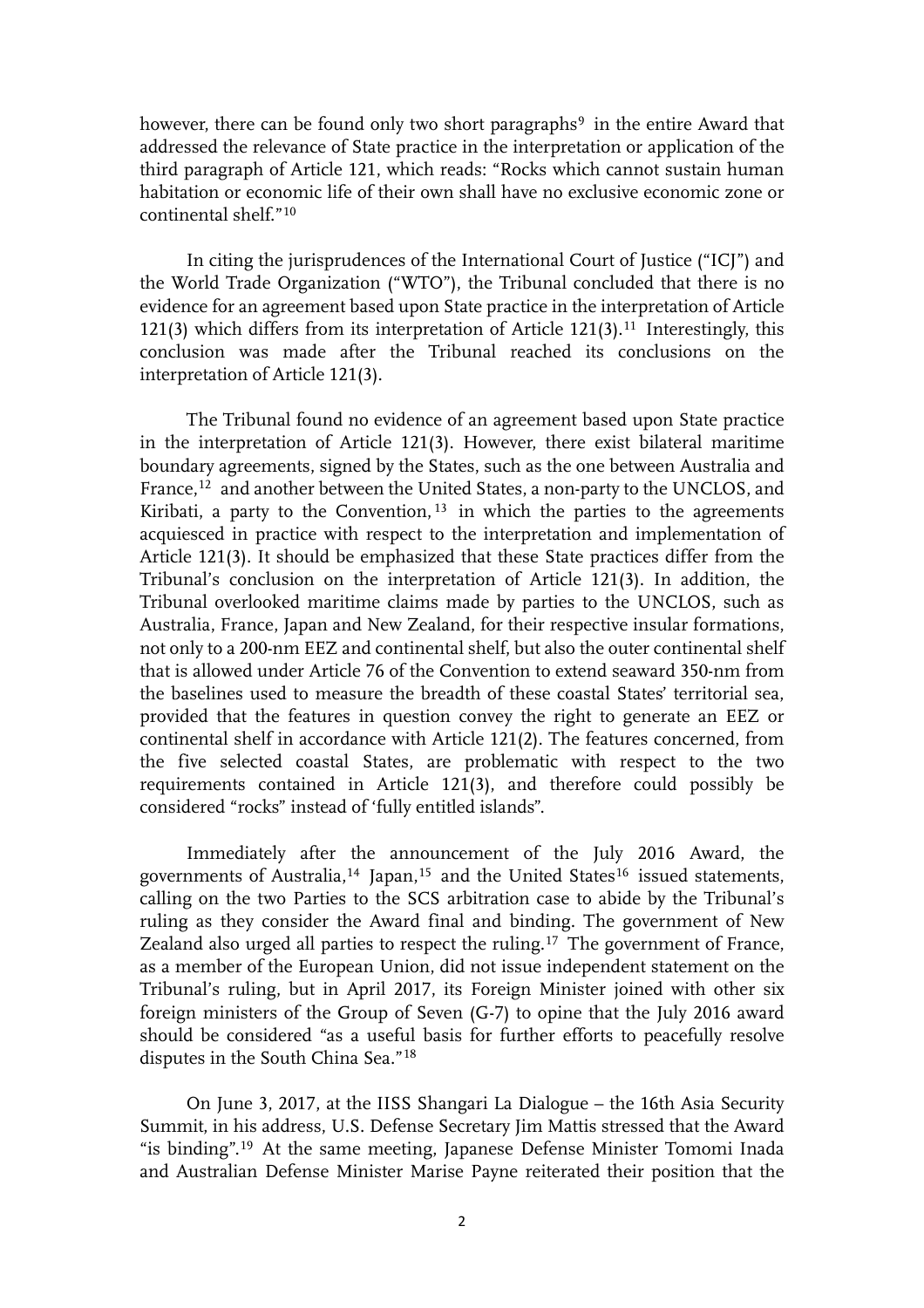Award is binding on both parties to the SCS arbitration case.<sup>[20](#page-17-19)</sup> In addition, in the Joint Statement issued after the three defense ministers held talks in Singapore on the margins of the IISS Shangri-La Dialogue, it was repeated that "the award of July 2016 could be a useful basis for further efforts to peacefully resolve disputes in the South China Sea."[21](#page-18-0) This was followed by another joint statement issued after the annual Australia-United States Ministerial (AUSMIN) consultations held in Sydney on June 5, 2017, in which the Award as a useful basis for settling the South China Sea disputed was mentioned.<sup>[22](#page-18-1)</sup> More recently, in the joint statement issued after Australia-Japan-United States Trilateral Strategic Dialogue being held in Manila on August 7, 2017, the foreign ministers of the three countries again called on China and the Philippines to abide by the July 2016 Award, "as it is final and legally binding on both parties."[23](#page-18-2)

A double standard might arise if, on the one hand, the governments of Australia, France, Japan, New Zealand and the United States continue to press the parties, particularly China, to the SCS arbitration case to abide by the Award, while they themselves ignore the Tribunal's ruling, in particular, on the legal status of those high- tide features in the South China Sea, and take no actions to consider changing or abandoning their claims to 200-nm EEZ and continental shelves for remote islands located respectively in the Southern Ocean (Australia's Heard Island and McDonald Island), Eastern Pacific (France's Clipperton Island), Western Pacific (Japan's *Oki-no-Tori-shima*[24](#page-18-3)), Southern Pacific (New Zealand's Kermadec Islands), and Central Pacific (the U.S. Baker Island, Howland Island, and Kingman Reef) that could be considered "rocks" instead of "fully entitled islands" [25](#page-18-4) in accordance with the Tribunal's ruling.[26](#page-18-5)

The purposes of this article are twofold. The first is to identify the problem resulting from the insufficient consideration of the role of State practice in the interpretation and implementation of Article 121(3) by the Tribunal in the SCS arbitration case. The second purpose is to illustrate the inconsistent State practices in the interpretation or implementation of Article 121(3) by examining the maritime claims of the five selected coastal States, namely, Australia, France, Japan, New Zealand and the United States, that give rise to the question concerning the legal status of the features concerned and their rights to generate an EEZ or continental shelf in accordance with Article 121of the UNCLOS.

This article consists of six parts. After this introductory part, Part II provides brief information about the SCS arbitration case and a summary of the Tribunal's ruling on the legal status of features in the South China Sea and their right to generate maritime zones. This is followed in Part III by a summary of the Tribunal's conclusion on the interpretation of Article 121(3) and its consideration of the relevance of State practice in the implementation of the provision in question. Part IV examines the maritime claims and practices of the five selected countries that have repeatedly called upon the two parties to the SCS arbitration to abide by the Award since July 2016 in Part IV. Part V discusses the flaws found in the Tribunal's consideration of the interpretation and application of Article 121(3). The article concludes in Part VI with a number of remarks related to the problem of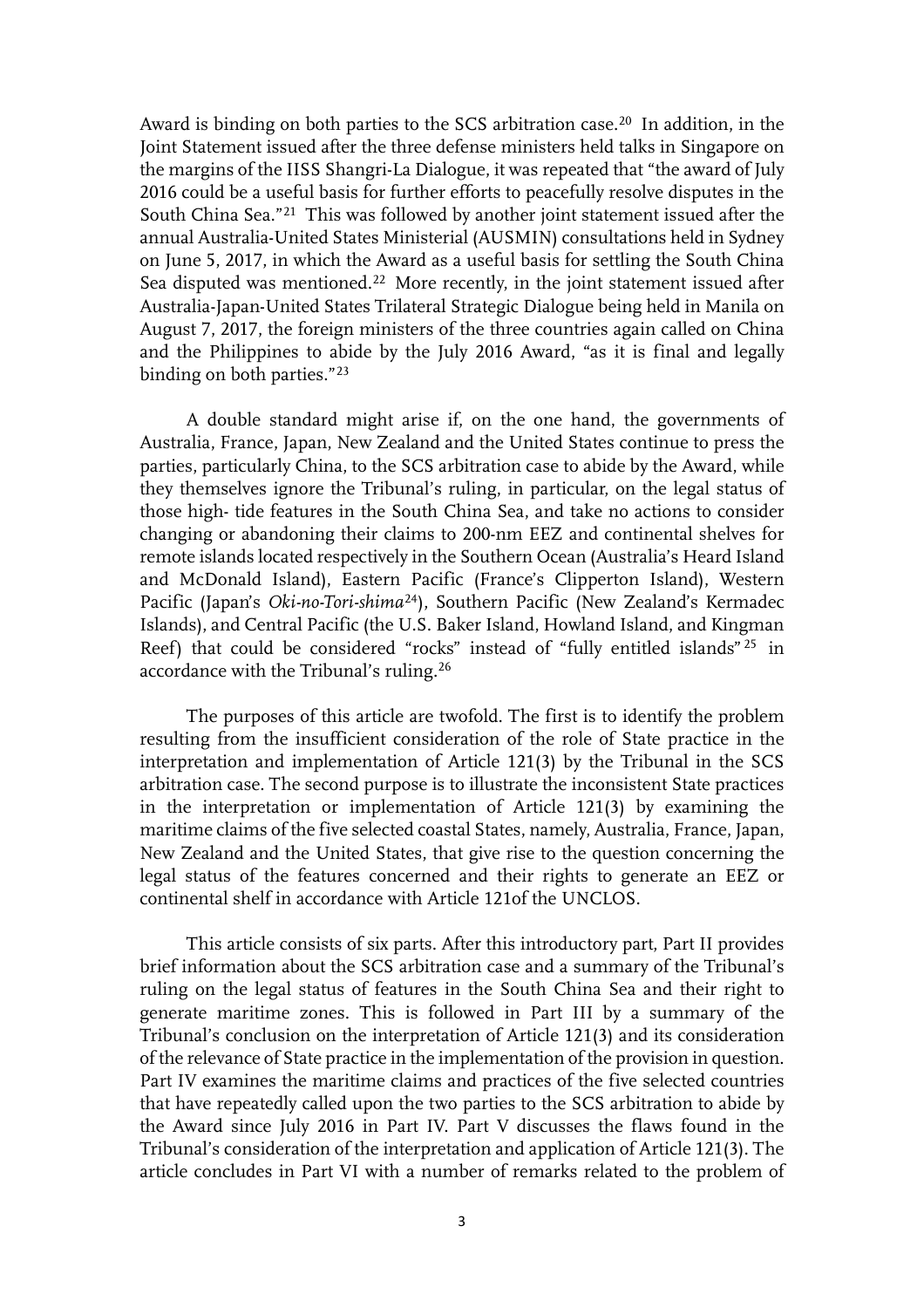insufficient examination of State practices by the Tribunal and the policy challenges for the five selected countries to consider modify their claims to a 200-nm EEZ for their high-tide features that cannot sustain human habitation or an economic life of their own, or continue the practices that give rise to the problem of a double standard in the implementation of their foreign policies.

# **II. A Brief Summary of the Tribunal's Ruling on the Status of Features in the South China Sea**

On January 22, 2013, pursuant to Articles 286 and 287 of the UNCLOS and in accordance with Article 1 of Annex VII to the Convention, the Philippines instituted arbitral proceedings against China to settle their disputes over maritime claims and entitlements in the South China Sea. [27](#page-18-6) The Philippines stated in *Notification and Statement of Claim of the Republic of the Philippines* that it seeks an Award, *inter alia*, that determines whether, under Article 121 of the Convention, certain maritime features claimed by both China and the Philippines are islands, low-tide elevations or submerged banks, and whether such features are capable of generating an entitlement to a maritime zone greater than 12-nm.[28](#page-18-7)

The Philippines argued in its Memorial<sup>[29](#page-18-8)</sup> that Taiping Island (also known as Itu Aba), Thitu Island, and West York Island, the three largest land features in the Spratly island group, lack natural conditions sufficient to sustain human habitation and economic life, and are therefore properly considered "rocks".[30](#page-18-9) As such, these three features cannot generate entitlements to an EEZ or a continental shelf under UNCLOS. The Philippines asked the Tribunal to declare, *inter alia*, that

Scarborough Shoal, Johnson Reef, Cuarteron Reef and Fiery Cross Reef are submerged features that are below sea level at high tides, except that each has small protrusions that remain above water at high tide, which are "rocks" under Article 121(3) of the Convention and which therefore generate entitlements only to a Territorial Sea no broader than 12 [nautical miles]; and that China has unlawfully claimed maritime entitlements beyond 12 [nautical miles] from these features.[31](#page-18-10)

The Philippines challenged the Chinese claim to maritime entitlements beyond 12 nm from Scarborough Shoal, Johnson Reef, Cuarteron Reef, Fiery Cross Reef, and Itu Aba and argued that the actions taken by China in the waters surroundings these features have unlawfully interfered with the enjoyment and exercise of its sovereign rights with respect to the living and non-living resources in the Philippines' EEZ and continental shelf. In order to make decisions with respect to the Philippines' submissions No.  $3^{32}$  $3^{32}$  $3^{32}$  5,<sup>[33](#page-18-12)</sup> and 7,<sup>[34](#page-18-13)</sup> as well as to determine its jurisdiction with respect to the Philippines' Submissions No.  $8^{35}$  $8^{35}$  $8^{35}$  and  $9^{36}$  $9^{36}$  $9^{36}$  the Tribunal interpreted and applied Article 121 of the UNCLOS.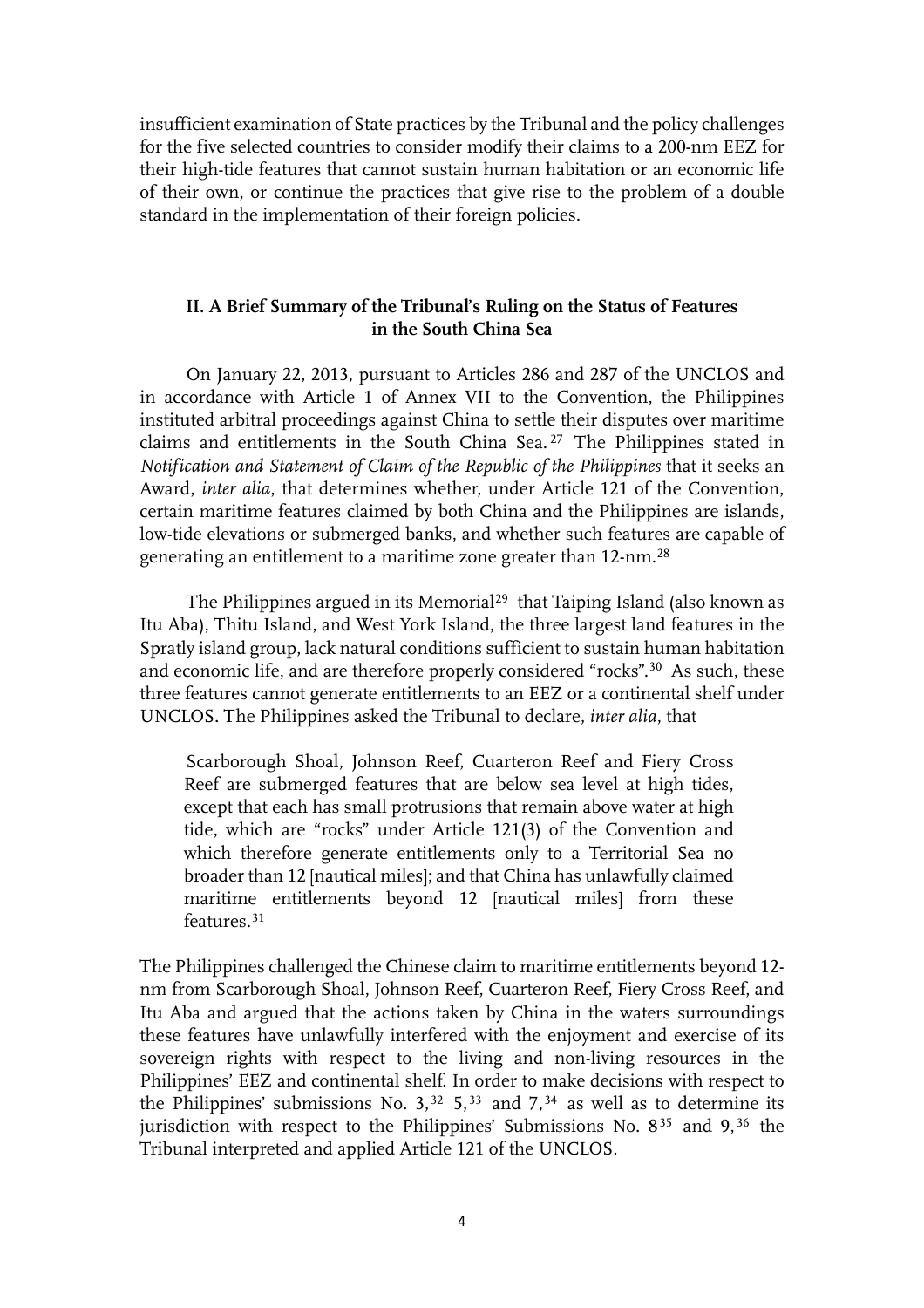On July 12, 2016, the Tribunal announced its final award, which consists of 10 parts. After the introductory Part I, the Tribunal described the procedural history of the case in Part II.[37](#page-18-16) In Part III,[38](#page-18-17) it summarized the relief and submissions of the Philippines. In Part IV,<sup>[39](#page-18-18)</sup> the Tribunal addressed the preliminary matters in relation to the legal and practical consequences of China's non-participation in the proceedings and summarized its award on jurisdiction and admissibility that was issued on October 29, 2015, and discussed the status and effect of this award. This is followed by the Tribunal's considerations of the merits of the disputes, and its findings, conclusions as well as decisions in relation to the 15 submissions of the Philippines in Part V (The "Nine-Dash Line" and China's Claim to Historic Rights in the Maritime Areas of the South China Sea), $40$  VI (The Status of Features in the South China Sea), <sup>[41](#page-18-20)</sup> VII (Chinese Activities in the South China Sea), <sup>[42](#page-18-21)</sup> VIII (Aggravation or Extension of the Dispute Between the Parties), [43](#page-18-22) and IX (The Future Conduct of the Parties).<sup>[44](#page-18-23)</sup> Part X is the *Dispositif* of the Award.<sup>[45](#page-19-0)</sup> In relation to the merits of the Parties' disputes, the Tribunal reached 29 findings and made 16 declarations.[46](#page-19-1)

 The Tribunal reached two main findings in relation to the status of the features that China occupies or controls in the South China Sea. It found that Scarborough, Gaven Reef (North), MeKennan Reef, Johnson Reef, Cuarteron Reef, and Fiery Cross Reef are "high tide features" within the meaning of Article 121(1) of the UNCLOS. [47](#page-19-2) It found that Subi Reef, Gaven Reef (South), Hughes Reef, Mischief Reef, and Second Thomas Shoal are low-tide elevations within the meaning of Article 13 of the Convention.<sup>[48](#page-19-3)</sup> Based on these findings, the Tribunal declared that Mischief Reef and Second Thomas Shoal cannot be appropriated and have no rights to generate maritime zones of territorial sea, EEZ, or continental shelf.[49](#page-19-4) It also declared that Subi Reef, Gaven Reef (South), and Hughes Reef do not generate entitlement to a territorial sea, EEZ, or continental shelf and are not features that are capable of appropriation, but may be used as the baseline for measuring the breadth of territorial sea of high-tide features situated at a distance not exceeding the breadth of the territorial sea[.50](#page-19-5)

With regard to the features' right to generate maritime zones, the Tribunal found that Scarborough Shoal and all of the high-tide features in the Spratly Islands do not have the capacity to sustain human habitations or economic life of their own within the meaning of Article 121(3) of the UNCLOS.<sup>[51](#page-19-6)</sup> Accordingly, it declared that Scarborough Shoal, Gaven Reef (North), McKennan Reef, Johnson Reef, Cuarteron, and Fiery Cross Reef, all of them are under China's control or occupation, are "rocks" within the meaning of Article 121 (3) and therefore they generate no entitlements to an EEZ or continental shelf. The Tribunal also declared that Mischief Reef and Second Thomas Shoal are within the Philippines' EEZ and continental shelf.<sup>[52](#page-19-7)</sup>

# **III. The Tribunal's Interpretation of Article 121(3) and Consideration of the Relevance of State Practice**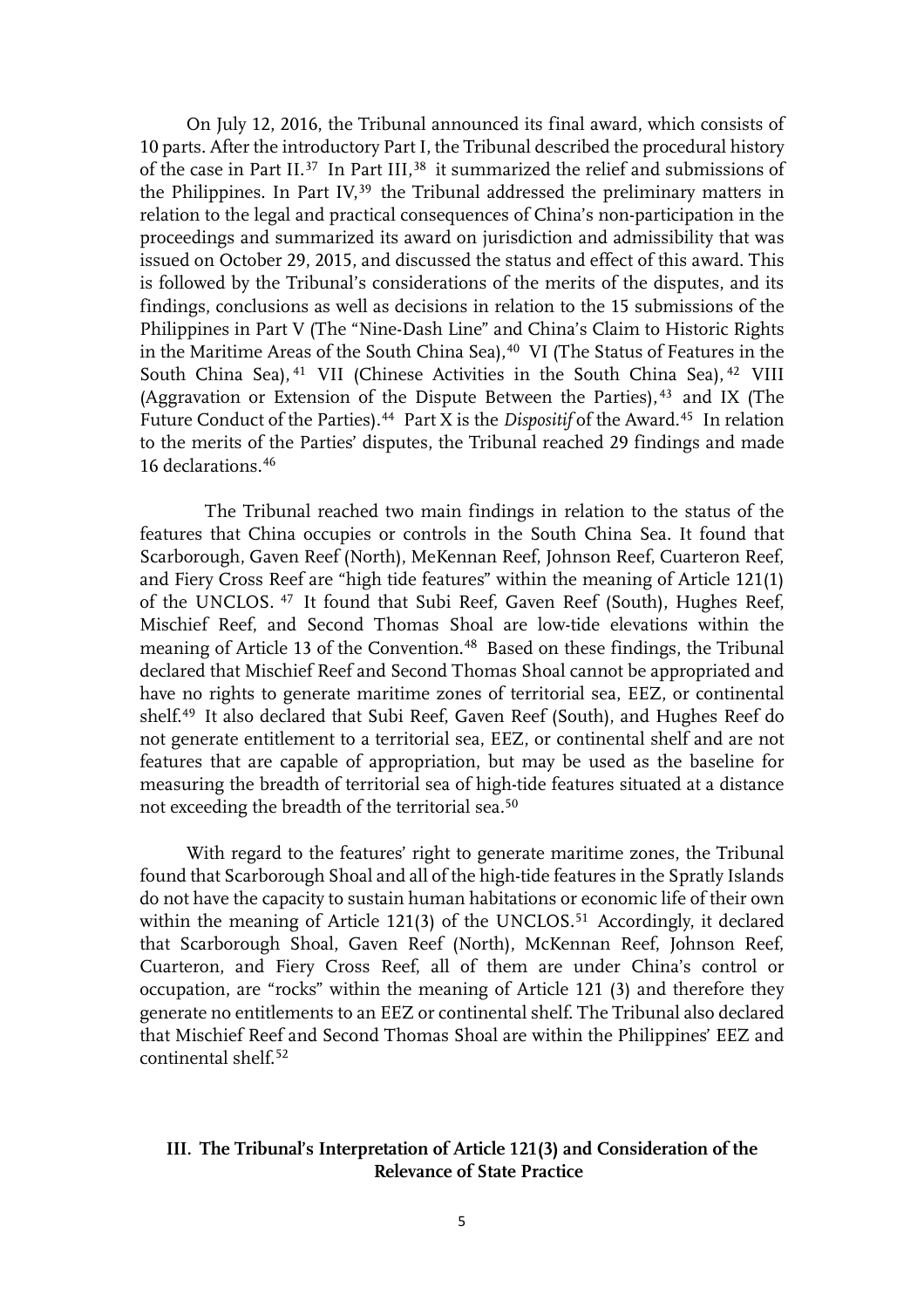As indicated by the Tribunal that heard the SCS arbitration case, Article 121 of the UNCLOS has not previously been the subject of significant consideration by international judicial institutions, including the ICJ. This provision has been accorded a wide range of different interpretations in scholarly literature. The scope of application of the third paragraph of Article 121 has not been clearly established. Accordingly, the Tribunal considered it necessary to interpret this provision, in particular its third paragraph, before turning to its application to the maritime features in the South China Sea.[53](#page-19-8)

In accordance with the provisions of the 1969 Vienna Convention on the Law of Treaties ("VCLT"), [54](#page-19-9) in particular Articles 31 [55](#page-19-10) and 32, [56](#page-19-11) the Tribunal thoroughly examined the meaning of Article 121 of the UNLCO by reviewing the text, its context, the object and purpose of the Convention, and the *travaux preparatoires*. The Tribunal concluded that:

First, the use of the term "rock" in the third paragraph of Article 121 does not limit application of this provision to features composed of solid rock;<sup>[57](#page-19-12)</sup>

Second, the status of a feature is to be determined on the basis of its *natural capacity*, which means that external additions or modifications intended to increase the feature's capacity to sustain habitation or an economic life of its own cannot be taken into account [emphasis added];<sup>[58](#page-19-13)</sup>

Third, with respect to "human habitation", the critical factor is the *nontransient character* of the inhabitation and the term "human habitation" should be understood to "involve the inhabitation of the feature by *a stable community of people* for whom the feature constitutes a home and on which they can remain"[emphasis added]; [59](#page-19-14)

Fourth, the term "economic life of their own" is linked to the requirement of human habitation; economic life must *be oriented around the feature itself* and not focused solely on the waters or seabed of the surrounding territorial sea; economic activity *cannot depend entirely on external resources* and *must involve a local population*; *extractive economic activity* to harvest the nature resources of the feature for the benefit of a population elsewhere cannot be taken into account in support of the requirement of having economic life of its own [emphasis added];<sup>[60](#page-19-15)</sup>

Fifth, a population inhabiting a feature but *making use of a network of related maritime features* to sustain its habitation and a population whose livelihood and economic life *extending across a constellation of maritime features* are considered meeting the requirements under Article 121(3)[emphasis added];<sup>[61](#page-19-16)</sup>

Sixth, the objective capacity of a maritime feature *has no relation to the question of sovereignty over the feature* and therefore the determination of a feature's objective capacity is not dependent on any prior decision on sovereignty [emphasis added];<sup>[62](#page-19-17)</sup>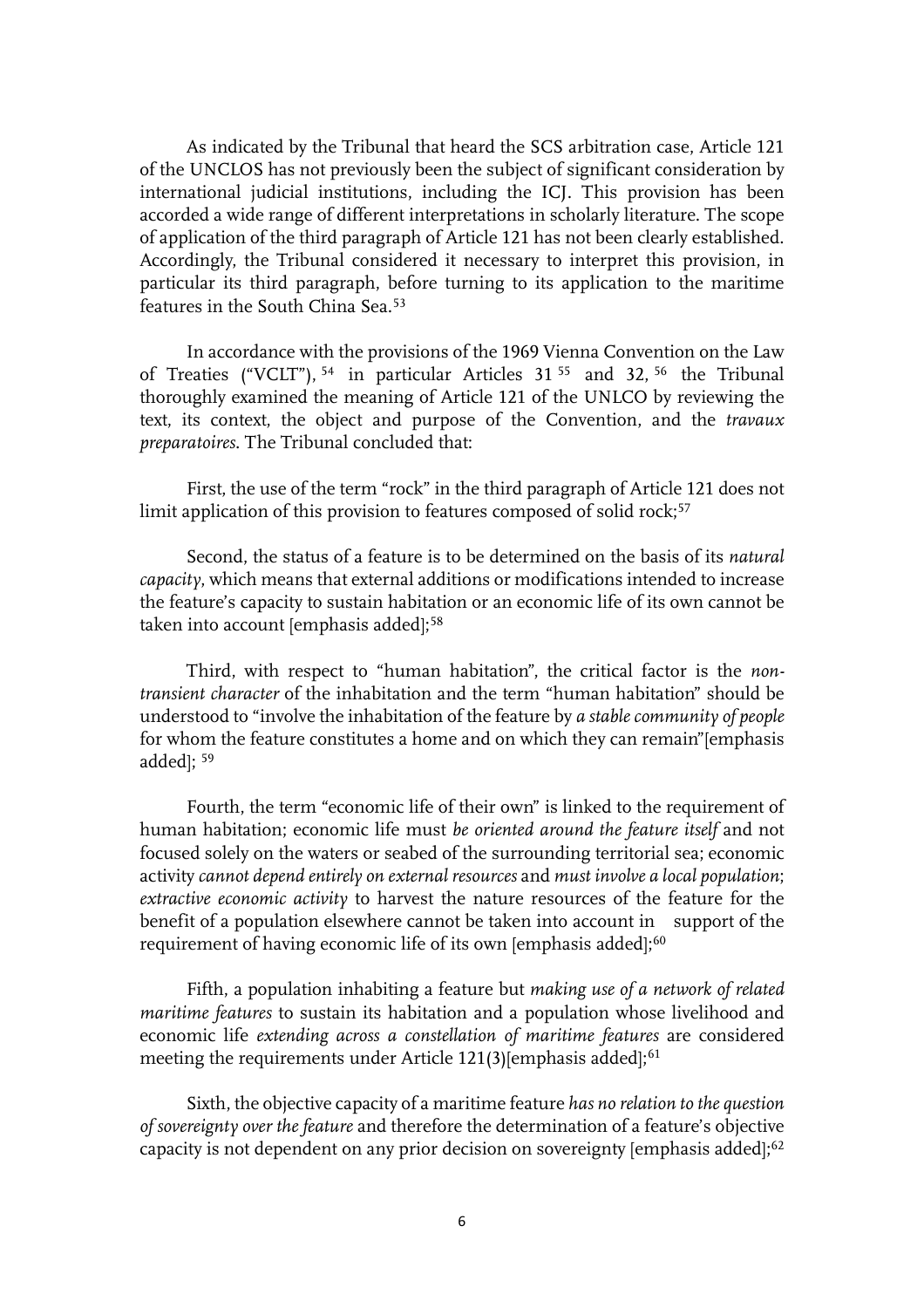Seventh, the capacity of a feature to sustain human habitation or an economic life of its own *must be assessed on a case-by-case basis* and an abstract test of the objective requirements can or should be formulated, which makes it necessary to examine the evidence of conditions on, and the capacity of, the features in question [emphasis added];<sup>[63](#page-20-0)</sup>

Eighth, the capacity of a feature should be assessed with due regard to *the potential for a group of small island features to collectively sustain human habitation and economic life* [emphasis added];<sup>[64](#page-20-1)</sup> and

Ninth, evidence of the objective, physical conditions is insufficient for a particular feature to be considered meetings the two requirements contained in Article 121(3), in particular, when the feature in question falls close to the line; and the relevant threshold may differ from one feature to another. The Tribunal considered *the historical use* the most reliable evidence of the capacity of a feature. In the absence of *intervening forces*, a feature that has never historically sustained a human community lacks the capacity to sustain human habitation. Conversely, if a feature is presently inhabited or has historically been inhabited, it is necessary to consider whether there is evidence to indicate that habitation on the feature in question was only possible through outside support. *A purely official or military population, serviced from the outside*, does not constitute evidence in support of the claim that a feature is capable of sustaining human habitation. *Evidence of human habitation that predates the creation of EEZ* may be more significant than contemporary evidence, if the latter is clouded by a clear attempt to assert a maritime claim. The consideration of historical evidence equally applies to the past or current existence of economic life of the feature in question.[65](#page-20-2)

 After reaching the aforementioned conclusions on the interpretation of Article 121(3), the Tribunal, took into account the relevance of State practices in implementation of Article 121(3). By scrutinizing the ICJ jurisprudence on State practices and treaty interpretation, in particular the Court's *Advisory Opinion Concerning the Legality of the Use by a State of Nuclear Weapons in Armed Conflict[66](#page-20-3)* and its judgment made in *Kasikili/Sedudu Island (Botswana/Namibia)*, [67](#page-20-4) the Tribunal indicated that the threshold the ICJ establishes for accepting an agreement on the interpretation by State practice is quite high. By citing the jurisprudence of the WTO on the issue, the Tribunal also explained that the threshold for accepting an agreement on the interpretation by State practices is similarly high, because it requires "a 'concordant, common and consistent' sequence of acts or pronouncements" to establish a pattern implying agreements of the parties regarding a treaty's interpretation.[68](#page-20-5) Accordingly, the Tribunal concluded that as far as the SCS arbitration case is concerned, "there is no evidence for an agreement based upon State practice on the interpretation of Article 121(3) which differs from its interpretation of the Tribunal as outlined in the previous Sections."[69](#page-20-6)

The Tribunal's consideration of State practices in the implementation of Article 121(3) is considered insufficient. It is argued here that if relevant maritime claims and State practices had been thoroughly examined, the Tribunal might have come to a different conclusion on the interpretation and application of the provision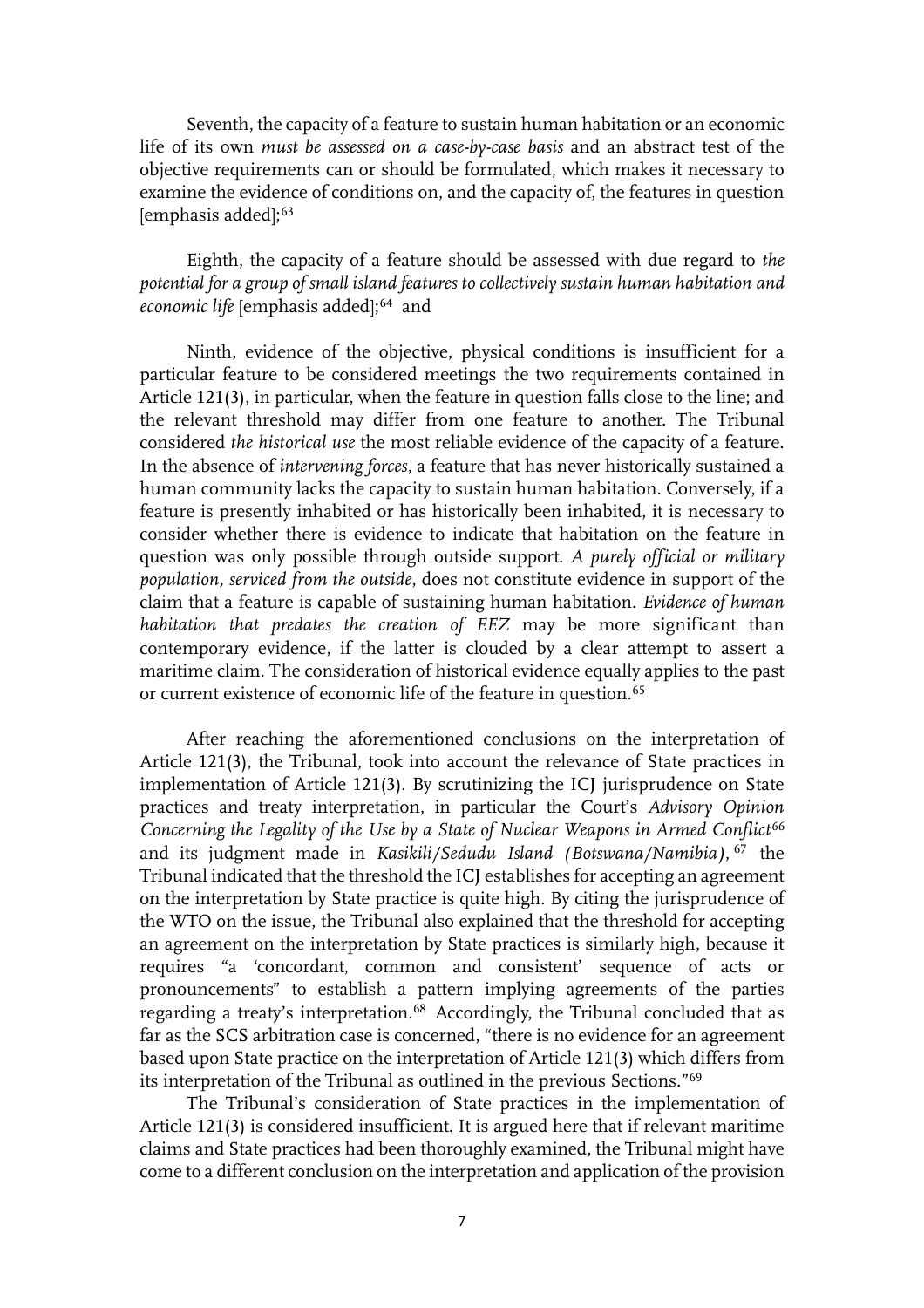in question. In turn, its consideration of the Philippines' submissions No. 5, 8, and 9, that are related to the interpretation and application of Article 121(3) and the declarations it made in accordance with the Philippines' requests might have come to a different outcome.

For the purpose of demonstrating the problem concerning the Tribunal's insufficient examination of State practices during the arbitral proceedings, five coastal States are selected, namely, Australia, France, Japan, New Zealand and the United States, for the purpose of studying their maritime claims to a 200-nm EEZ and continental shelf for respective remote features that are suited in the Pacific Ocean and the Southern Ocean in accordance with Article 121(3) of the UNCLOS. There are two reasons for making this selection: first, the maritime claims and practices of these countries have given rise to a question of interpretation and application of Article 121(3); second, these five countries have been taking the same position since July 2016 that the Award is final and binding on the two parties to the SCS arbitration case; and they have repeatedly asked the Philippines and China to abide by the Tribunal's ruling.

## **IV. Maritime Claims and Practices of the Five Selected Countries in Relation to Article 121(3)**

 The Philippines argued in the SCS arbitration case that State practice on the interpretation of Article 121(3) is inconsistent, but States generally accept that small, uninhabited, barren outcrops should not generate full maritime zones. Although Clive R. Symmons, a distinguished law of the sea scholar, takes the same view that State practice on the interpretation of Article 121(3) is not consistent, he indicates that "in general States have tended to attribute an EEZ or continental shelf of all their insular possessions, even if they clearly fall into the 'Article 121(3) category.'" [70](#page-20-7) He also points out that States even allow or claim full value in maritime delimitation of EEZs on occasion where the features involved clearly fall into the Article 121 (3) category.<sup>[71](#page-20-8)</sup> Maritime claims and practices of the five selected countries, namely, Australia, France, Japan, New Zealand, and the United States, the examples to be examined below, are exactly on point in support of Symmons' proposition. Before proceeding to an examination of the five countries' claims and practices, a number of other examples are given first.

Brazil claims an EEZ and outer continental shelf on the basis of its possession of The Saint Peter and Saint Paul rocks.[72](#page-20-9) Chile uses two small, uninhabitable volcanic rocks, called Isla Salas y Gomez, to claim an EEZ.[73](#page-20-10) Fiji uses Ceva-i-Ra (also called Conway Reef) in the Pacific Ocean to claim an EEZ, without raising a protest from France. Conway Reef is a coral atoll. In the middle of it there is a small sand cay 1.8 meters high and about 320 meters long and 73 meters wide, and a land area of two hectares. Conway Reef clearly cannot sustain human habitation or an economic life of its own.[74](#page-20-11) Iceland uses an uninhabitable rock of Kolbeinsey to claim an EEZ. When it was first measured in 1616, the size of Kolbeinsey was 700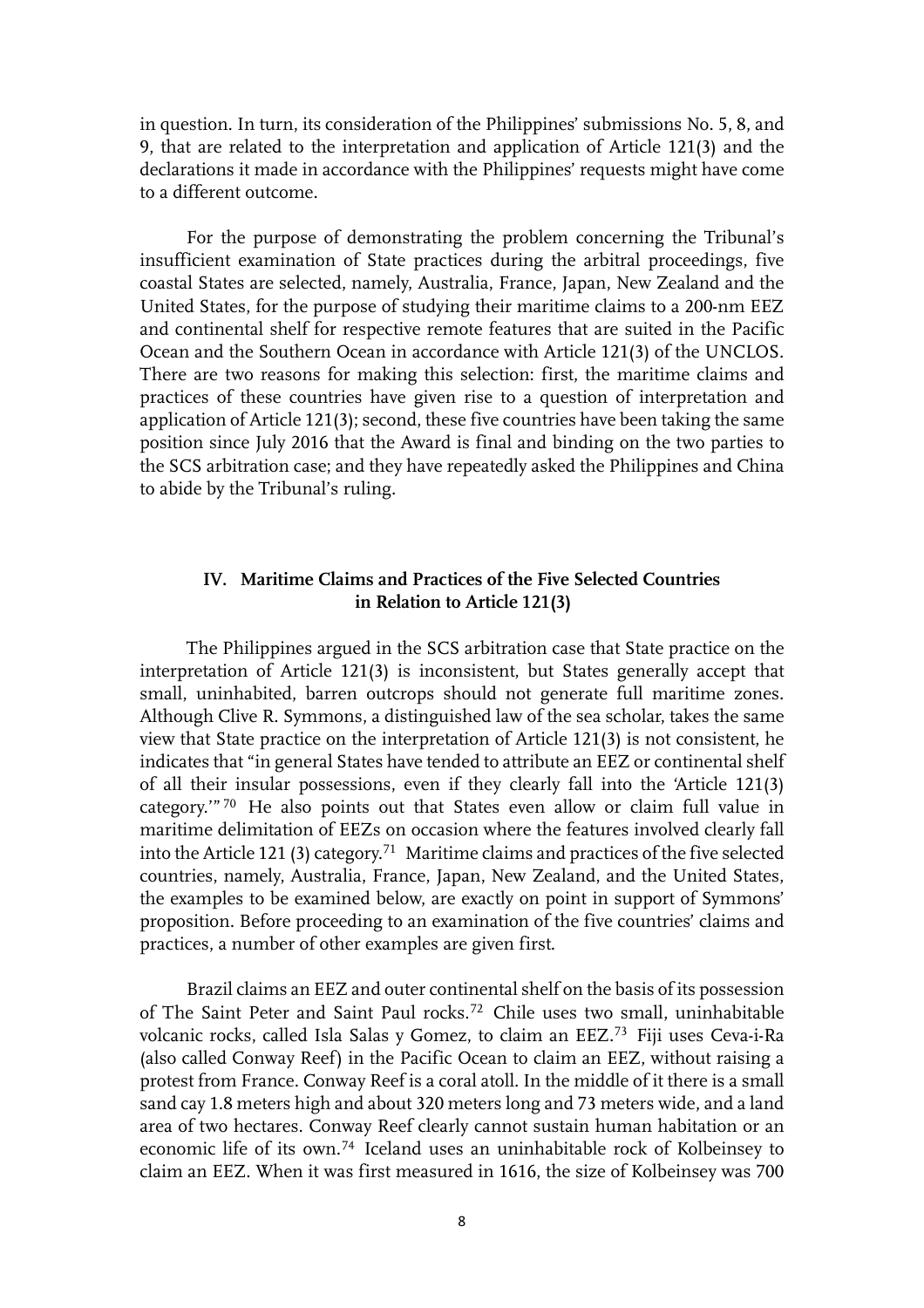metres from north to south and 100 metres east to west. By 1903, it had already diminished to half that size. In August 1985, the size was given as 39 metres across.[75](#page-20-12) Mexico uses Clarion (also called Santa Rosa Island) of the Revilla Gigedo island group and the island of Roca Portida to claim EEZs.<sup>[76](#page-20-13)</sup> Portugal claims an EEZ for its Salvage Islands (also called Selvagens Islands) in the North Atlantic.[77](#page-20-14) Venezuela uses a tiny sand cay called Aves Island to claim an EEZ which has been recognized by various bilateral boundary agreements, but which has been protested by other States. Aves Island is 375 meters in length and never more than 50 meters in width, and rises 4 meters above the sea on a calm day. This island, in its natural condition, cannot sustain human habitation nor an economic life of its own.[78](#page-20-15) However, France, the Netherlands and the United States recognize that Aves Island generates more than a territorial sea in maritime delimitation in the area concerned.[79](#page-20-16)

Likely, more examples could be cited if a comprehensive study were conducted. However, a study of the five selected countries' maritime claims and practices below illustrates the existing problem of inconsistency concerning the interpretation and application of Article 121(3) of the UNCLOS, which was overlooked by the Tribunal when it applied Article 31 of the Vienna Convention on Law of Treaties to consider the relevance of State practice in the interpretation and implementation of Article 121(3).

## **1. Australian Claim and Practice**

Australia claims a 200-nm EEZ for Heard Island and McDonald Islands, a volcanic group of islands in the Southern Ocean.<sup>[80](#page-20-17)</sup> There is no permanent human habitation or indigenous economic activity on the islands, but the Australian government allows limited fishing in the surrounding waters. Australia's claim to 200-nm for Mellish Reef in the Coral Sea also gives rise to the question of interpretation and application of Article 121(3) in light of the July 2016 Award.[81](#page-20-18)

 On November 15, 2004, Australia submitted to CLCS information on its proposed outer limits of the continental shelf beyond 200-nm from the baselines drawn to measure its territorial sea. The claim included the continental shelf beyond 200-nm in the Kerguelen Plateau Region seaward of the baselines of Heard Island and McDonald Islands.[82](#page-20-19) In April 2008, CLCS confirmed the outer limit of Australia's continental shelf in nine marine regions and Australia's entitlement to large areas of shelf beyond 200-nm.<sup>[83](#page-20-20)</sup> Eight countries<sup>[84](#page-20-21)</sup> sent communication to the U.N. Secretary-General, asking CLCS not take any action on Australia's submission relating to the continental shelf appurtenant to Antarctica covered by the Antarctic Treaty of 1959. However, no third party notifications have ever been sent by any countries to challenge Australian claim to a 200-nm EEZ and continental shelf. In the Volga Case (Russian Federation v. Australia), Judge Budislav Vukas of the International Tribunal for the Law of the Sea ("ITLOS") did not agree with conclusions based on Australia's claim to 200-nm EEZs around Heard Island and McDonald Islands and wrote that such islands have no right to generate a 200-nm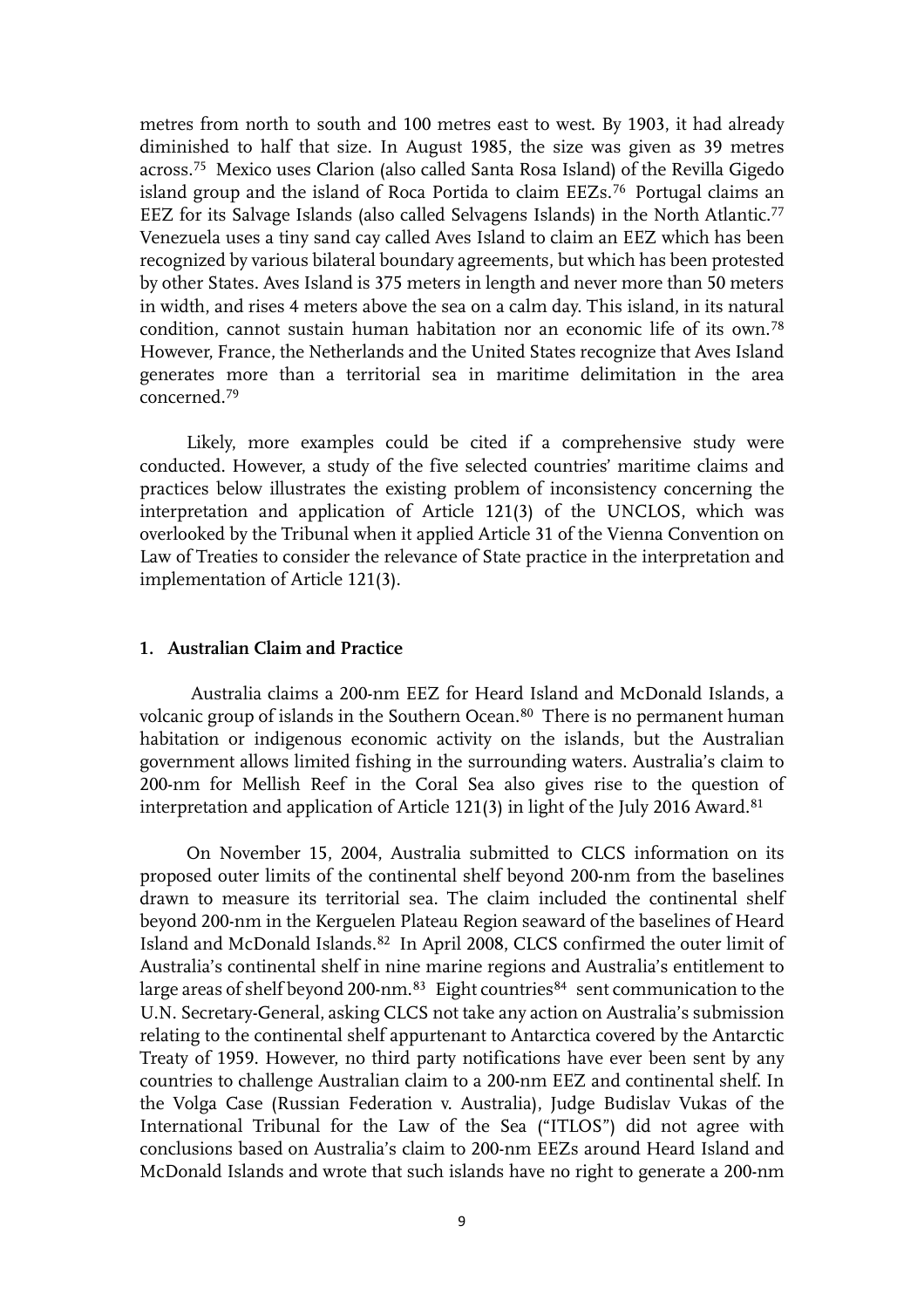#### EEZ under Article 121(3) of the UNCLOS.[85](#page-20-22)

 In addition to its claim to EEZ and outer continental shelf, Australia also signed agreements with France, a party to the UNCLOS, in which maritime entitlements of Heard Island and the McDonald Islands to 200-nm EEZs and continental shelves were accepted by France. On January 4, 1982, an agreement on marine delimitation was signed between Australia and France, which delimits the boundary between Heard and McDonald Islands (Australia) and Kerguelen Island (France) in the southern Indian Ocean. This boundary is roughly equidistant and consists of 7 straight-line segments defined by 8 individual coordinate points.<sup>[86](#page-20-23)</sup> The treaty came into force on January 10, 1983 after it was ratified by both states. This agreement was followed by a treaty concluded between the two countries on November 24, 2003 on cooperation in the maritime areas adjacent to the French Southern and Antarctic Territories (TAAF), Heard Island and the McDonald Islands.[87](#page-20-24) Under Article 1, this Treaty applies to activities conducted in relation to the territorial seas and EEZ of Heard Island and the McDonald Islands and the territorial seas and EEZ of the French territories of Kerguelen Islands, Crozet Islands, Saint-Paul Island and Amsterdam. The areas covered by the Treaty and referred to in the text of the Treaty as the "Area of Cooperation" are the territorial seas and the EEZs surrounding the Australian territory of Heard Island and the McDonald Islands, and those of the French territories of Kerguelen Islands, Crozet Islands, Saint-Paul Island and Amsterdam Island.[88](#page-20-25)

### **2. French Claim and Practice**

France claims a 200-nm EEZ for Clipperton Island in the Eastern Pacific. The size of EEZ generated from this island is nearly as large as mainland France. However, Clipperton Island is uninhabited, situated 1,120 km from Mexico and has an area of six square kilometers. The only economic activity is tuna fishing in its adjacent waters. In 1858, France annexed the island. In 1897, Mexico seized and claimed the island. Subsequently the two countries submitted the dispute to an arbitrator who ruled in favor of France in 1931. France took possession of Clipperton Island in 1935.[89](#page-21-0)

 In February 1978, France proclaimed a 200-nm EEZ for Clipperton Island by decree<sup>[90](#page-21-1)</sup> and then extended after France ratified the UNCLOS in December 1995.<sup>[91](#page-21-2)</sup> Mexico strongly protested the French EEZ claim. In response to the protest from Mexico, France agreed to allow Mexican vessels to fish in the water around Clipperton Island. In 2009, it was pointed out that there is a high, but unknown degree of illegal fishing in the EEZ around Clipperton Island.<sup>[92](#page-21-3)</sup> In June 2009, Michele Alliot-Marie, who was the French interior minister and minister in charge of overseas territories questioned the practice of allowing Mexican vessels to fish in the French-claimed Clipperton EEZ.[93](#page-21-4)

 On May 8, 2009, France submitted the preliminary information indicative of the outer limits of the continental shelf beyond 200-nm of French Clipperton to the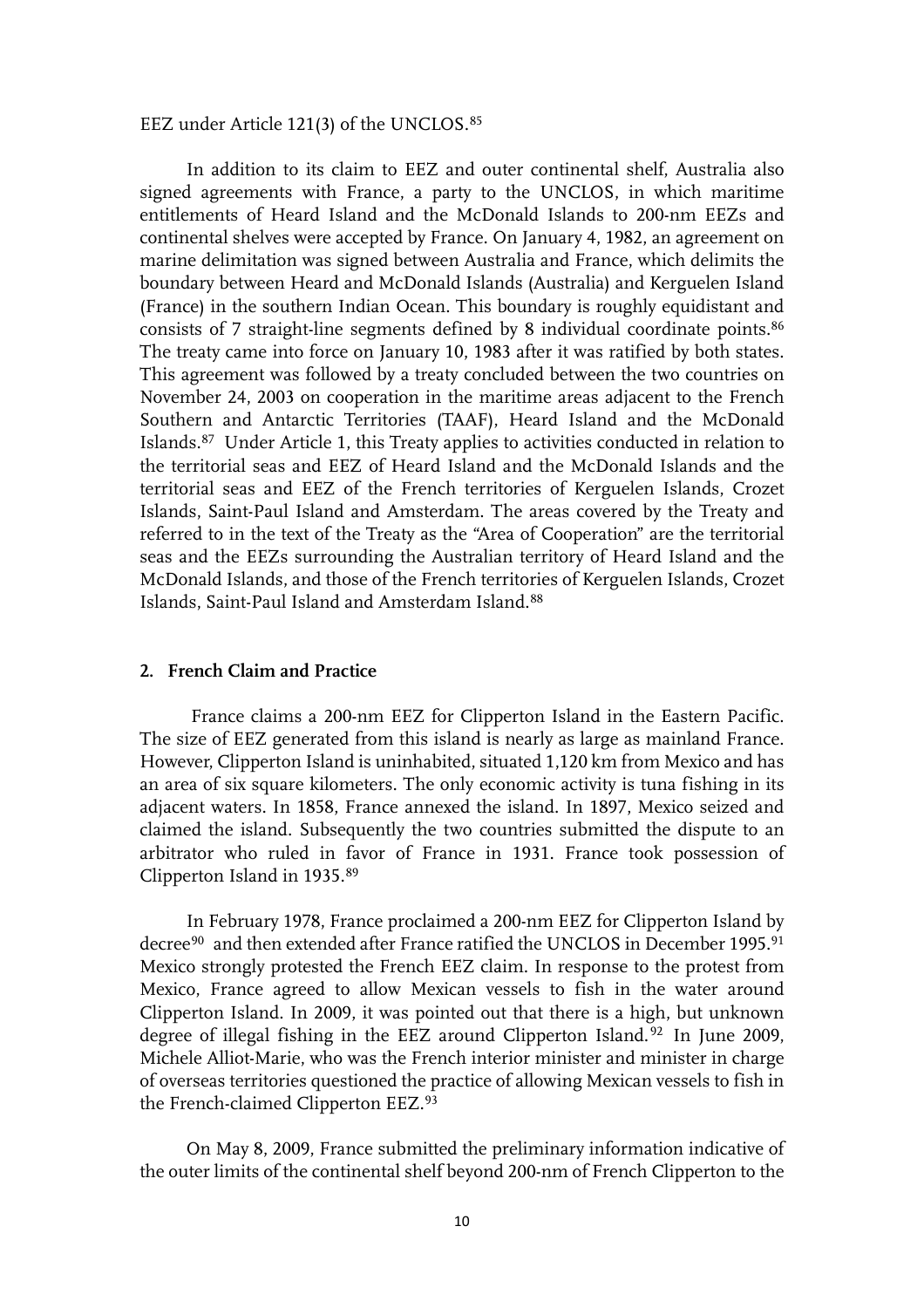UN Secretary-General, in which a map shows not only a 200-nm EEZ surrounding Clipperton Island, but also two areas of extended continental shelf. Interestingly, less than two days after the filing, France withdrew this preliminary information without explanation. [94](#page-21-5) On November 30, 2010, France deposited with the Secretary-General of the UN a list of geographical coordinates of points defining the outer limits of the EEZ of Clipperton Island. This deposit was accompanied by the text of Decree no.78-147 of February 3, 1978, establishing, pursuant to French Law of July 16, 1976, an EEZ along the coasts of Clipperton Island.<sup>[95](#page-21-6)</sup> Accordingly, it is clear with respect to the French position on the interpretation application of Article 121, that Clipperton Island is not a rock as defined in Article 121(3) of the UNCLOS. And yet, not only does France claim a 200-nm EEZ and continental shelf, but also an outer continental shelf possibly extended from Clipperton Island's baseline up to 350-nm.

 The maritime boundary agreements signed between France and foreign countries such as Australia as noted earlier also show that the French claim and practice in relation to the interpretation and application of Article 121(3) are recognized which differ from the conclusion of the Tribunal's consideration of the relevance of State practice in the implementation of the provision in question.

#### **3. Japanese Claim and Practice**

 *Oki-no-tori-shima*, "which consists of two eroding protrusions no larger than king-sized beds – certainly meets the description of an uninhabited rock that cannot sustain economic life of its own"[96](#page-21-7) and therefore it is not entitled the right to generate a 200-nm EEZ or continental shelf. However, not only does Japan claim an EEZ and continental shelf for the island, but also submitted its application for extended continental shelf in November 2008.

 Starting in 2004, China began raising questions concerning the legal status of *Oki-no-tori-shima* and the Japanese claims regarding sovereign rights and jurisdiction in the waters surrounding this feature. China argued that because *Okino-tori-shima* does not sustain human habitation nor economic life of its own, it cannot have a 200-nm EEZ or continental shelf. In 2005, Taiwan also raised questions concerning the legal status of *Oki-no-tori-shima*. [97](#page-21-8) In October 2005, June 2012, and April 2016, respectively, Taiwan fishing vessels were detained by the Japanese Coast Guard in the Japanese-claimed EEZ surrounding *Oki-no-tori-shima*. After depositing financial securities, the detained Taiwanese fishing vessels were released. However, Taiwan has consistently claimed that the Japanese actions are insupportable in light of the relevant international legal regulations, in particular, Article 121 (3) of the UNCLOS.

 In November 2008, Japan submitted to the CLCS, in accordance with Article 76, paragraph 8, of the UNCLOS, information on the limits of its continental shelf beyond 200-nm from the baselines from which the breadth of the territorial sea is measured. Among seven regions claimed by Japan,<sup>[98](#page-21-9)</sup> the Southern Kyushu-Palau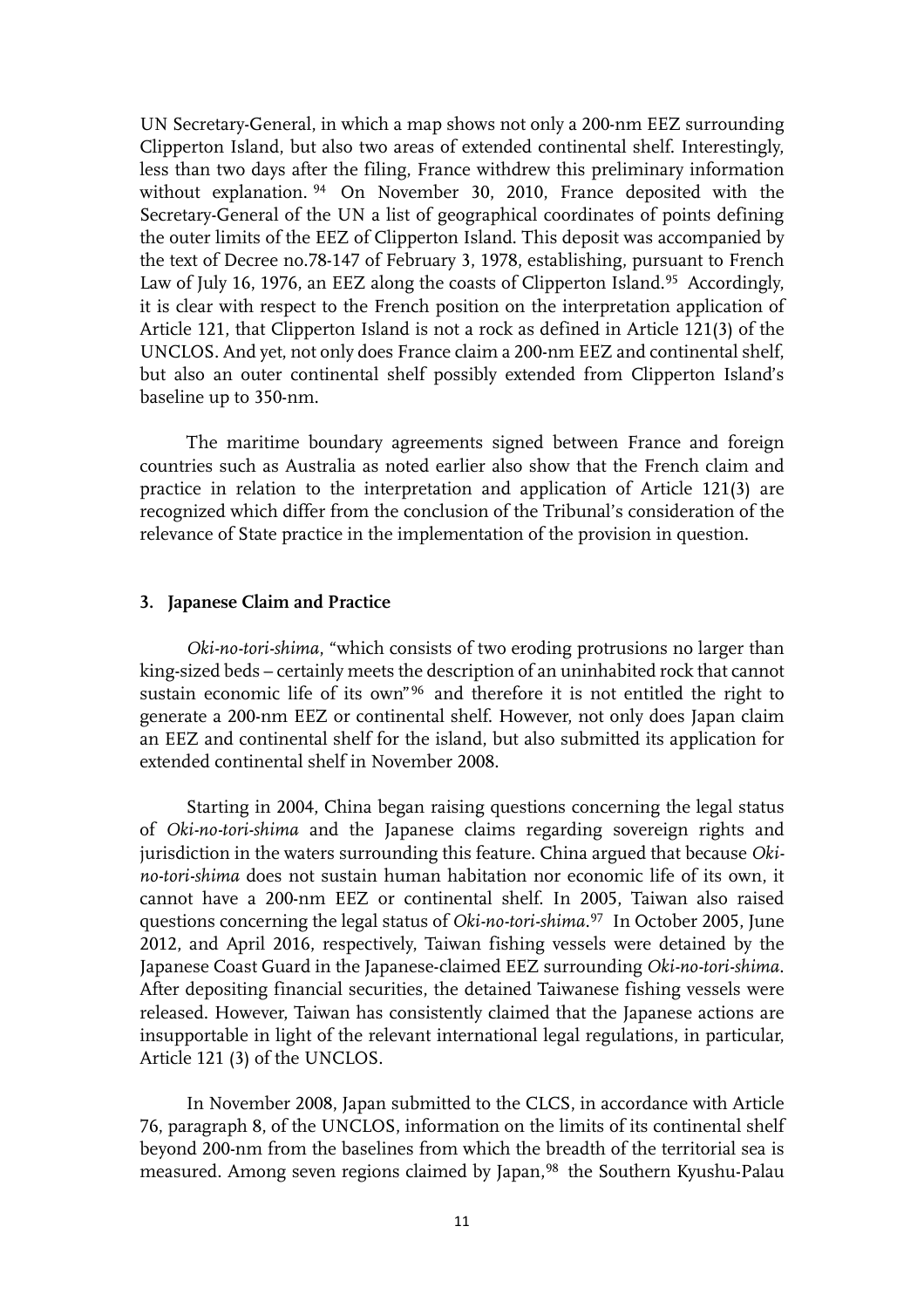Ridge Region is relevant to the legal status of *Oki-no-tori-shima*. The continental margin in the Southern Kyushu-Palau Ridge Region extends to the south along the Kyushu-Palau Ridge, which forms a natural prolongation of Japan's land mass on the Ridge represented by *Oki-no-tori-shima*. [99](#page-21-10) In response, both China and South Korea delivered *note verbales* to the Secretary-General of the UN, questioning the Japanese position to claim a 200-nm EEZ and continental shelf for *Oki-no-torishima*.[100](#page-21-11) In April 2012, the CLCS adopted Recommendations prepared by the Subcommission established for the consideration of the Submission made by Japan with amendments, in which the Commission decided not to take action to make recommendations on the Southern Kyushu-Palau Ridge Region until such time as the matters referred to in the *notes verbales* submitted by China and South Korea have been resolved.[101](#page-21-12)

 In addition to *Oki-no-tori-shima,* Japanese claim to 200-nm EEZ for *Ta-keshima* (Dokdo) in the Sea of Japan and Senkaku (Diao-yu-tai) Islands in the East China Sea also give rise to the question of interpretation and application of Article 121(3).[102](#page-21-13) *Oki-no-tori-shima* differs from the *Ta-ke-shima* and Diao-yu-tai Islands as it involves no territorial dispute, but Ta-ke-shima (Dokdo) involves sovereignty disputes between Japan and Korea, and ownership of Senkaku (Diao-yu-tai) Islands are disputed between China, Japan, and Taiwan.

## **4. New Zealand's Claim and Practice**

 New Zealand also makes extensive claims to small uninhabited insular formations, such as the Kermadec Islands group which is situated to the north of its main islands. The government of New Zealand is taking the position that these islands are entitled to the same maritime spaces as other land territory and the UNCLOS justifies its claims that the small islands, which are uninhabited or have no economic life of their own, qualify as base points for an EEZ. As a result, New Zealand's EEZ is 4 million square kilometres  $-$  the fourth largest in the world.<sup>[103](#page-21-14)</sup> Kermadec Islands consist of five insular formations, namely Raoul, Macauley, Cheeseman, Curtis and L'Esperance which lie halfway between the Bay of Plenty and Tonga. These islands are uninhabited, except for Raoul Island where there is a permanently manned meteorological, radio and conservation station.[104](#page-22-0) In March 2016, the Kermadec Ocean Sanctuary Bill was proposed to establish a new marine protected area in New Zealand's EEZ around the Kermadec Islands and to preserve it in its natural state.[105](#page-22-1)

 In April 2006, New Zealand made a submission through the Secretary-General of the UN to the CLCS, which contained the information on the proposed outer limits of the continental shelf of New Zealand beyond 200-nm from the baselines from which the breadth of its territorial sea is measured. New Zealand's submission were divided into four regions, namely Northern, Eastern, Southern and Western. The Northern region covers, *inter alia*, the northern Kermadec Ridge and Kermadec Trench and the Eastern region convers *inter alia*, the south Kermadec Ridge and Kermadec Trench. [106](#page-22-2) Along the Kermadec and Colville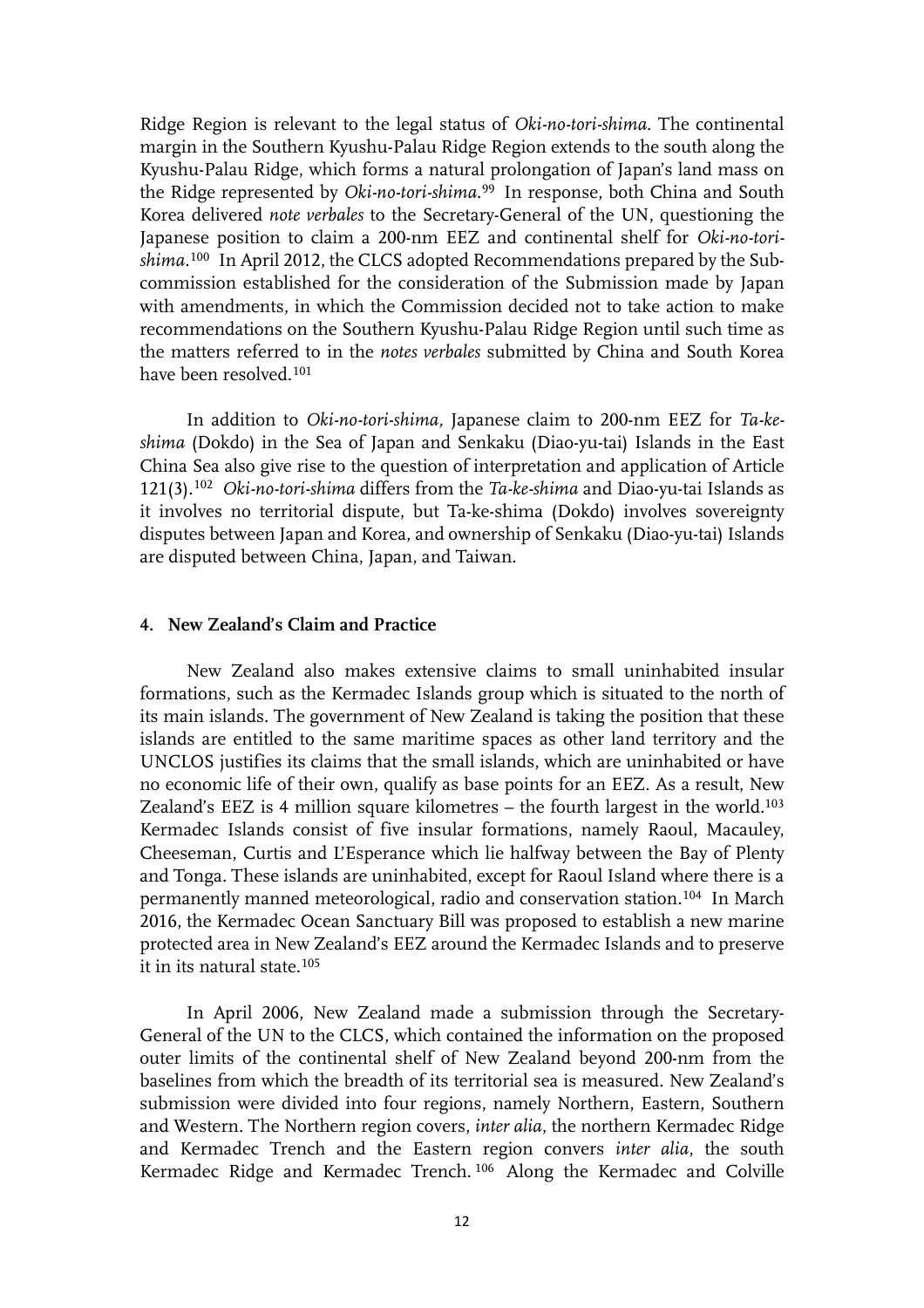Ridges, north from the line 200-nm from the New Zealand territorial sea baseline (derived from base points on Raoul Island) to the intersection with the lines 200 nm from the territorial sea baselines of Fiji and Tonga.[107](#page-22-3) In August 2008, the CLCS adopted the recommendations with regards to the submission made by New Zealand,[108](#page-22-4) in which the Commission recommended, taking into consideration Article 9 of Annex II, that New Zealand proceeds to establish the outer limits of the continental shelf in the Northern Region on the basis of the outer edge of the continental margin recommended by the Commission and in accordance with Article 76, paragraphs 7 – 10. The Commission also recommended that New Zealand proceed to establish the outer limits of the continental shelf in the Eastern region.[109](#page-22-5) Based on the recommendations made by the CLCS, it seems that New Zealand's 200-nm EEZ claim for the Kermadec Islands has been acquiesced to.

### **5. The U.S. Claim and Practice**

Although the United States is not a party to the UNCLOS, its 200-nm EEZ claim for the Aleutians, Northwestern Hawaii and the Pacific remote islands gives rise to a potential problem of interpretation and application of Article 121(3) of the UNCLOS. The decision made by the Tribunal that none of the features in the Spratly Islands in the South China Sea are entitled to claim an EEZ could also be used by nations wishing to challenge U.S. EEZ claims in the Aleutians, Northwestern Hawaii and the Pacific remote islands.[110](#page-22-6) Take the seven Pacific remote islands as example, it is indeed questionable whether Baker Island, Howland Island, Jarvis Island, Johnston Atoll, Kingman Reef, Palmyra Atoll, and Wake Island are capable of sustaining a stable community or economic activity that is not dependent on outside resources or purely extractive in nature. Nevertheless, the U.S. government is taking the position that these insular formations are capable of generating 200-nm EEZs. The U.S. established 50-nm marine protection areas, officially called the Marine National Monument, in the waters surrounding the seven Pacific remote islands, several of which were expanded to 200-nm in the adjacent waters of the islands. In addition, a maritime boundary agreement signed between the United States and Kiribati could be considered an acquiescence of the U.S. claim to 200-nm EEZ for its remote insular features Baker Island, Howland, Jarvis Island, Kingman Reef and Palmyra Atoll.

The United States took a position opposing the establishment of any extended resource zone during the negotiating sessions of the Third United Nations Conference on the Law of the Sea ("UNCLOS III") in the early and mid-1970s. By 1976, due to the claims made by other States to the extended maritime zone, in particular EEZ, and in recognizing U.S. fishing interests and considering much to gain from a similar claim, the U.S. government changed its previous position. As a result, the U.S. Congress enacted the Magnuson Fishery Conservation and Management Act of 1976, which established a 200-nm fishery conservation zone along all U.S. coasts.[111](#page-22-7)

In August 1983, President Reagan proclaimed the United States' sovereign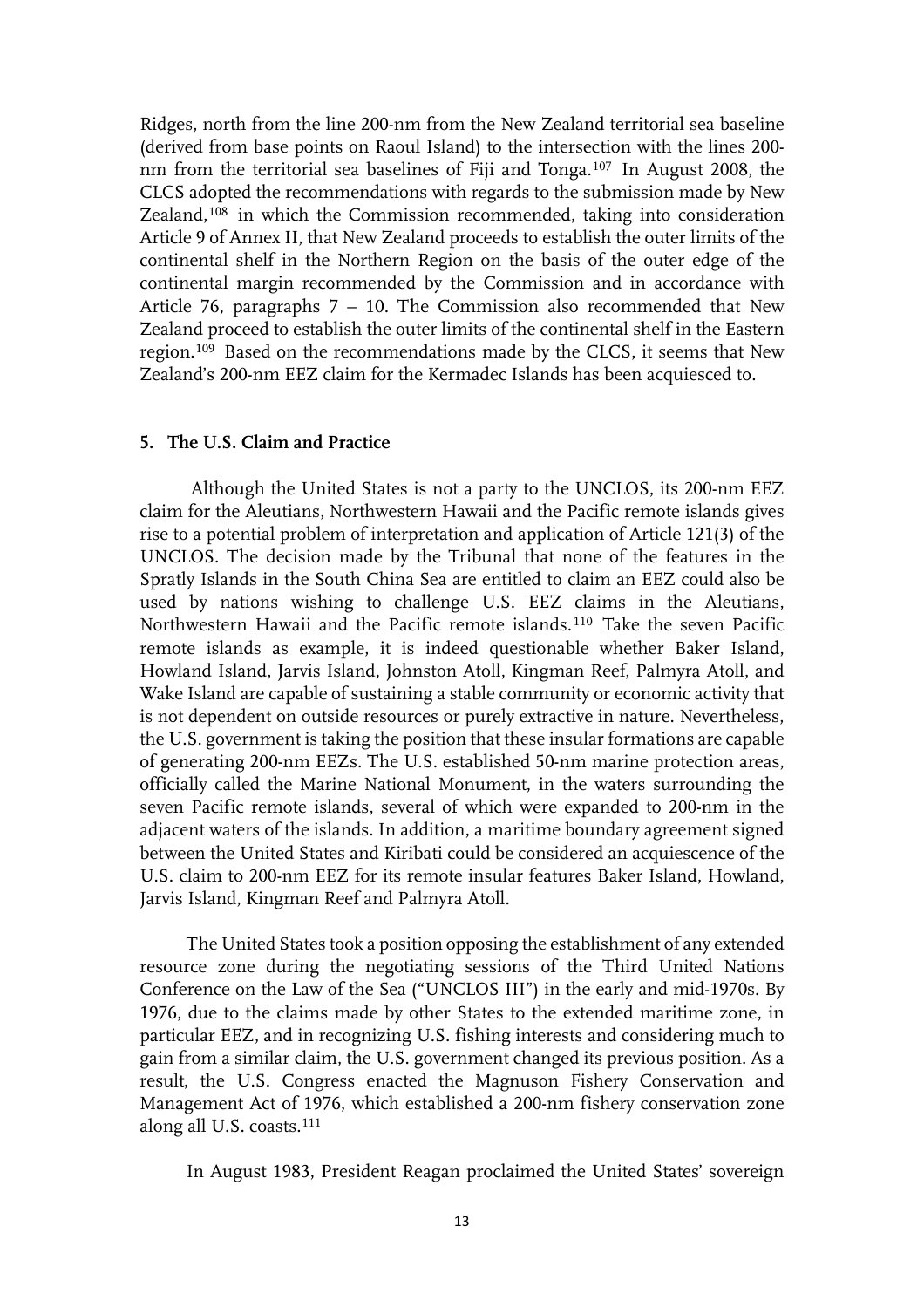rights and jurisdiction within the EEZ of the United States, which "is a zone contiguous to the territorial sea, including zones contiguous to the territorial sea of the Unite States, in the Commonwealth of Puerto Rico, the Commonwealth of the Northern Mariana Islands (to the extent consistent with the Covenant and the United Nations Trusteeship Agreement), and United States oversea territories and possessions".[112](#page-22-8) The U.S. EEZ "extends to a distance 200-nm from the baseline from which the breadth of the territorial sea is measures".[113](#page-22-9) In December 1988, President Reagan proclaimed the extension of "the territorial sea of the United States of America, the Commonwealth of Puerto Rico, Guam, American Samoa, the United States Virgin Islands, the Commonwealth of the Northern Mariana Islands, and any other territory or possession over which the United States exercises sovereignty" from 3-nm to 12-nm from the baselines of the United States determined in accordance with international law.<sup>[114](#page-22-10)</sup>

In August 1995, the U.S. Department of State publicized a notice entitled "Exclusive Economic Zone and Maritime Boundaries; Notice of Limits." For Baker and Howland Islands, the seaward limit of the EEZ is a line of 200-nm from the baseline from which the U.S. territorial sea is measured, except that to the southeast and south of Howland and Baker Islands the limit of the EEZ is determined by straight lines connecting the 15 points. For Jarvis Island, the seaward limit of its EEZ is 200-nm from the U.S. baseline, except that to the north and east of the island the limit of the EEZ should be determined by straight lines connecting the 17 points. For Johnston Atoll, the seaward limit of the EEZ is 200-nm from the U.S. baselines. For Palmyra Atoll-Kingman Reef, the seaward limit of the EEZ is 200-nm from the U.S. baseline, except that to the southeast of Palmyra Atoll and Kingman Reef the limit of the EEZ should be determined by straight lines connecting the 12 points. For Wake Island, the seaward limit of the EEZ is 200-nm from the U.S. baseline, except that to the south of Wake Island the limit of the EEZ shall be determined by straight lines connecting the 6 points.<sup>[115](#page-22-11)</sup>

On January 6, 2009, a few days before leaving office, President George W. Bush established three new marine national monuments in the Pacific Ocean: (1) the Marianas Trench Marine National Monument; (2) the Pacific Remote Islands Marine National Monument; and (3) the Rose Atoll Marine National Monument.<sup>[116](#page-22-12)</sup> The Pacific Remote Islands Marine National Monument ("PRIMNM") is for the Pacific Remote Islands lying south and west of Hawaii, including Baker, Howland, Jarvis and Wake Islands, Kingman Reef, Johnston and Palmyra Atolls. On September 25, 2014, President Barack Obama designated the Pacific Remote Islands Marine National Monument Expansion (PRIMNME), which includes the waters and submerged lands of Jarvis and Wake Islands and Johnston Atoll that lie from the PRIMNM boundary established in Proclamation 8336 of January 6, 2009, to the seaward limit of the U.S. EEZ (as established in Proclamation 5030 of March 10, 1983) of these islands and atoll. $117$ 

The United States delimits EEZ boundaries between its islands of Palmyra Atoll, Kingman Reef, Jarvis Island, Baker Island, and Wake Island and those islands belonging to the Republic of Kiribati or belonging to the Republic of Marshall Islands in the South Pacific Ocean. The principle of equidistance, meaning that the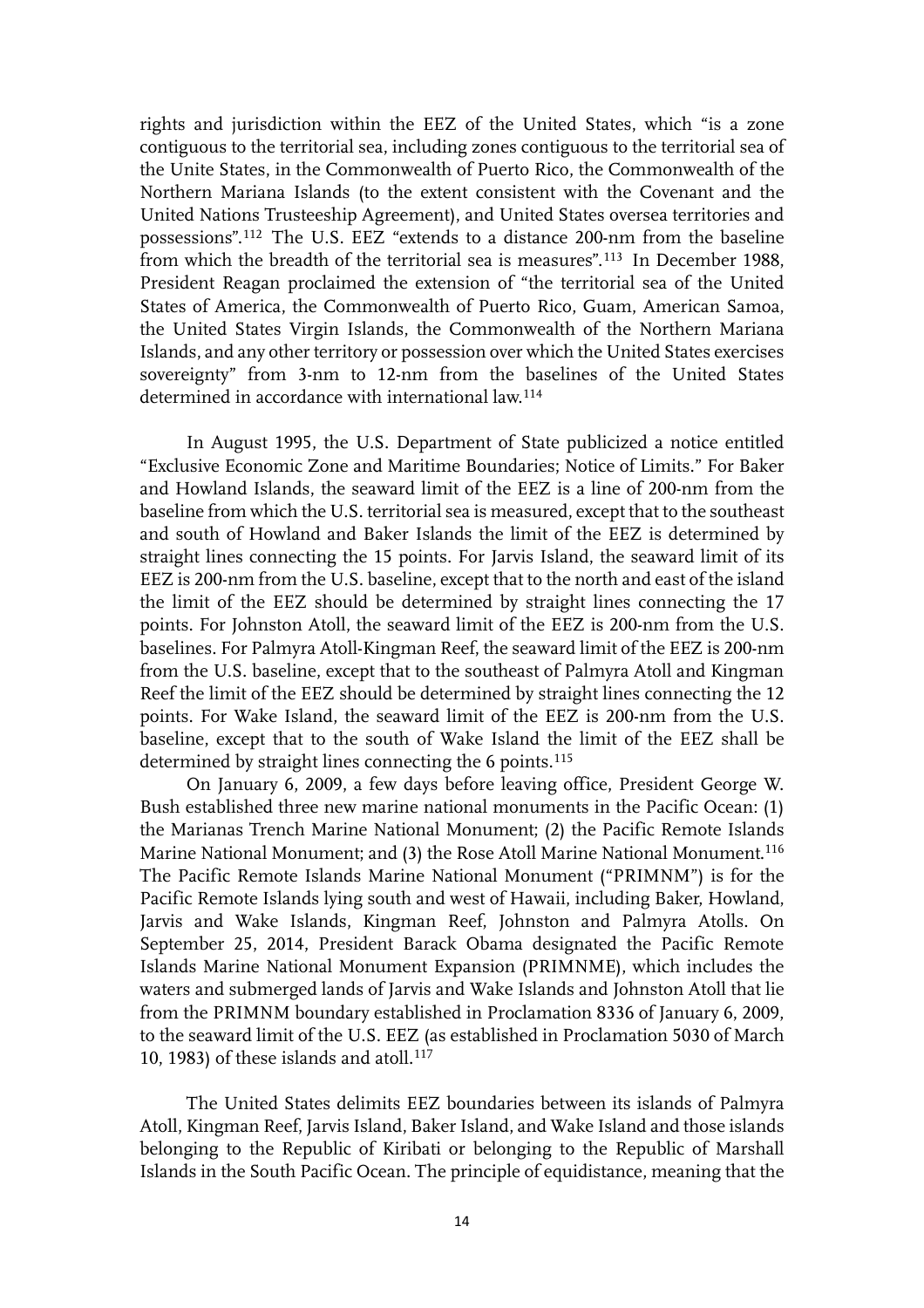lines are equal in distance from the United States and the two island States, is applied to this maritime boundary delimitation. On September 6, 2013, the Treaty between the Government of the United States of America and the Government of the Republic of Kiribati on the Delimitation of Maritime Boundaries was signed at Majuro.[118](#page-22-14) On December 9, 2016, President Barack Obama transmitted the Treaty to the Senate for its advice and consent to ratification. The purpose of the Treaty is to establish maritime boundaries between Kiribati and the U.S. islands of Palmyra Atoll, Kingman Reef, Jarvis Island and Baker Island.[119](#page-23-0) Under Article III of the Treaty, the three maritime boundaries between the two countries are formed by the geodesic lines [120](#page-23-1) connecting six coordinates between Baker Island (U.S.) and Kanton, McKean, Nikumaroro (Kiribati); five coordinates between Palmyra Atoll, Kingman Reef (U.S.) and Teraina, Tabuaeran (Kiribati), and ten coordinates between Jarvis Island (U.S.) and Teraina, Tabuaeran, Kiritimati, Malden, and Starbuck (Kiribati). [121](#page-23-2) The parties to this Treaty shall not claim or exercise sovereignty, sovereign rights, or jurisdiction with respect to the waters or seabed or subsoil in the side of other Party's maritime boundary.[122](#page-23-3) In this regard, the U.S. 200-nm EEZ claim for its Pacific remote islands of Palmyra Atoll, Kingman Reef, Jarvis Island and Baker Island is recognized by Kiribati. However, it should be noted that this Treaty is still awaiting the advice and consent of the U.S. Senate.

 Based on the aforementioned examination of the claims and practices of the five selected countries with respect to their interpretation and application of Article 121(3) of the UNCLOS, it is argued that the Tribunal might have come to an alternative or different outcome in its consideration of the interpretation of Article 121(3) if it had examined more maritime claims and State practice in relation to the implementation of the provision in question.

# **V. Critique of the Tribunal's Consideration of the Relevance of State Practice in the Implementation of Article 121(3)**

The Tribunal considered briefly the relevance of State practice in the implementation of Article 121(3) after, *not before*, it reached its conclusion on the interpretation of the provision in question. This is problematic. In addition, the Tribunal failed to examine any subsequent agreements between the parties and subsequent State practice regarding the application of the UNCLOS's provision, that is, Article 121(3).

Article 31(3)(a)&(b) of the VCLT provides that *any subsequent agreement* between the parties regarding the interpretation of the treaty or the application of its provisions, and that *any subsequent practice* in the application of the treaty which establishes the agreement of the parties regarding its interpretation, shall be taken into account, together with the context of the provision,[123](#page-23-4) here referred to Article 121(3) of the UNCLOS. In relation to "subsequent agreement" as referred to in Article 31(3)(a) of the VCLT, the International Law Commission ("ILC"), in its commentary on what was then Article 27 of the Draft VCLT, stated that "an agreement as to the interpretation of a provision reached after the conclusion of the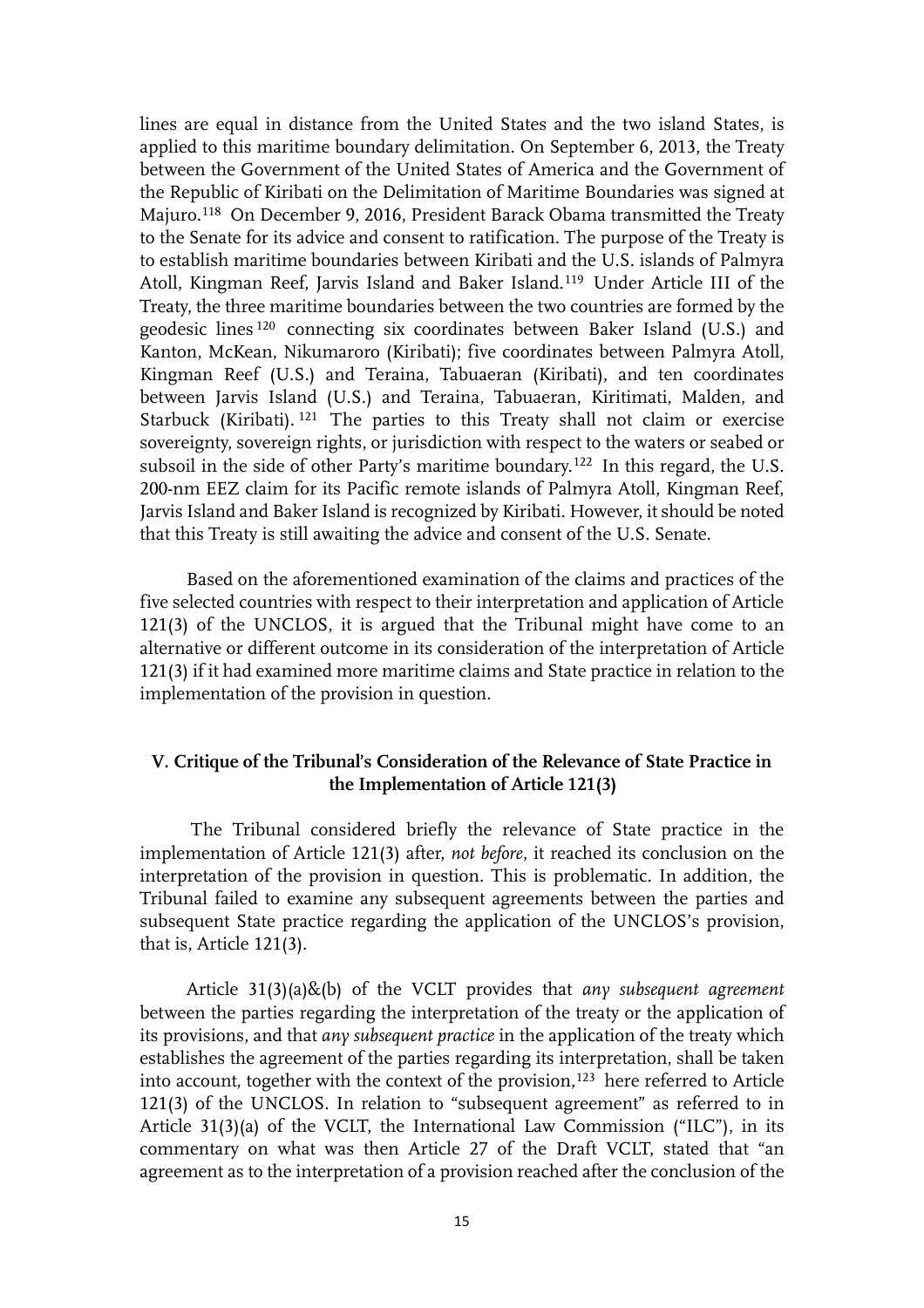treaty represents an authentic interpretation by the parties which must be read into the treaty for purposes of its interpretation." [124](#page-23-5) As regards the "subsequent practice" referred to in Article 31(3)(b) of the VCLT, the ILC indicated in the same commentary that "[t]he importance of such subsequent practice in the application of the treaty, as an element

of interpretation, is obvious; for it constitutes objective evidence of the understanding of the parties as to the meaning of the treaty."[125](#page-23-6)

As cited in Part IV, the agreements signed between Australia and France, or between Kiribati and the United States, indicate that they "must have acquiesced in such practice so that one can speak of an agreement reached concerning the interpretation of the provision in question," which, is referred to Article 121(3). The Tribunal cited the ICJ and WTO jurisprudences on the issue concerning the role of State practice in the implementation of the provision in question. Without further elaboration, however, it suggested that the *threshold* both the ICJ and WTO establish for accepting an agreement on the interpretation by State practice is "quite high", which requires "a 'concordant, common and consistent' sequence of acts or pronouncements" to establish a pattern implying agreement of the parties regarding a treaty interpretation.[126](#page-23-7) Without conducting a further examination of the relevance of State practice in the interpretation and application of Article 121(3), the Tribunal concluded by stating that "there is no evidence for an agreement based on State practice on the interpretation of Article 121(3) which differs from the interpretation of the Tribunal" as outlined in  $5(a)(i)(ii)(iii)(iv)$  of Part 6 of the Award.[127](#page-23-8) This reasoning is considered not convincing.

 As illustrated in Part IV, there can be found maritime claims and practices involving with at least ten parties to the UNCLOS with respect to the interpretation and application of Article 121 (3) that differ from the Tribunal's conclusion on the interpretation of the provision in question. It is believed that if a more comprehensive survey on maritime claims and State practice in relations to the interpretation and application of Article 121(3) were conducted, more examples of "subsequent agreements" or "subsequent practice" could be found. This evidence could be used to challenge the Tribunal's conclusion in its interpretation of Article 121(3). In turn, it would affect the outcome of the Tribunal's consideration of application of Article 121(3) to Scarborough Shoal, Johnson Reef, Cuarteron Reef, Fiery Cross Reef, Gaven Reef (North), MeKennan Reef, and application of Article 121 to other high-tide features in the Spratly Islands, including Itu Aba West York, Spratly Island, South-West Cay, and North-East Cay. If this would be the case, the Tribunal might have made a different ruling on the Philippines' submissions that are related to the legal status of features in the South China Sea.

Finally, the recommendations adopted by the CLCS for Australia and New Zealand, as well as other State Parties to the UNCLOS, such as Brazil, [128](#page-23-9) that confirmed their outer limit of the continental shelves generating from the Article 121(3) category insular formations of Heard Island and McDonald Island (Australia), the Kermadec Islands (New Zealand) and Saint Peter and Paul Rocks (Brazil) in accordance of the ruling of the Tribunal in the SCS arbitration case, could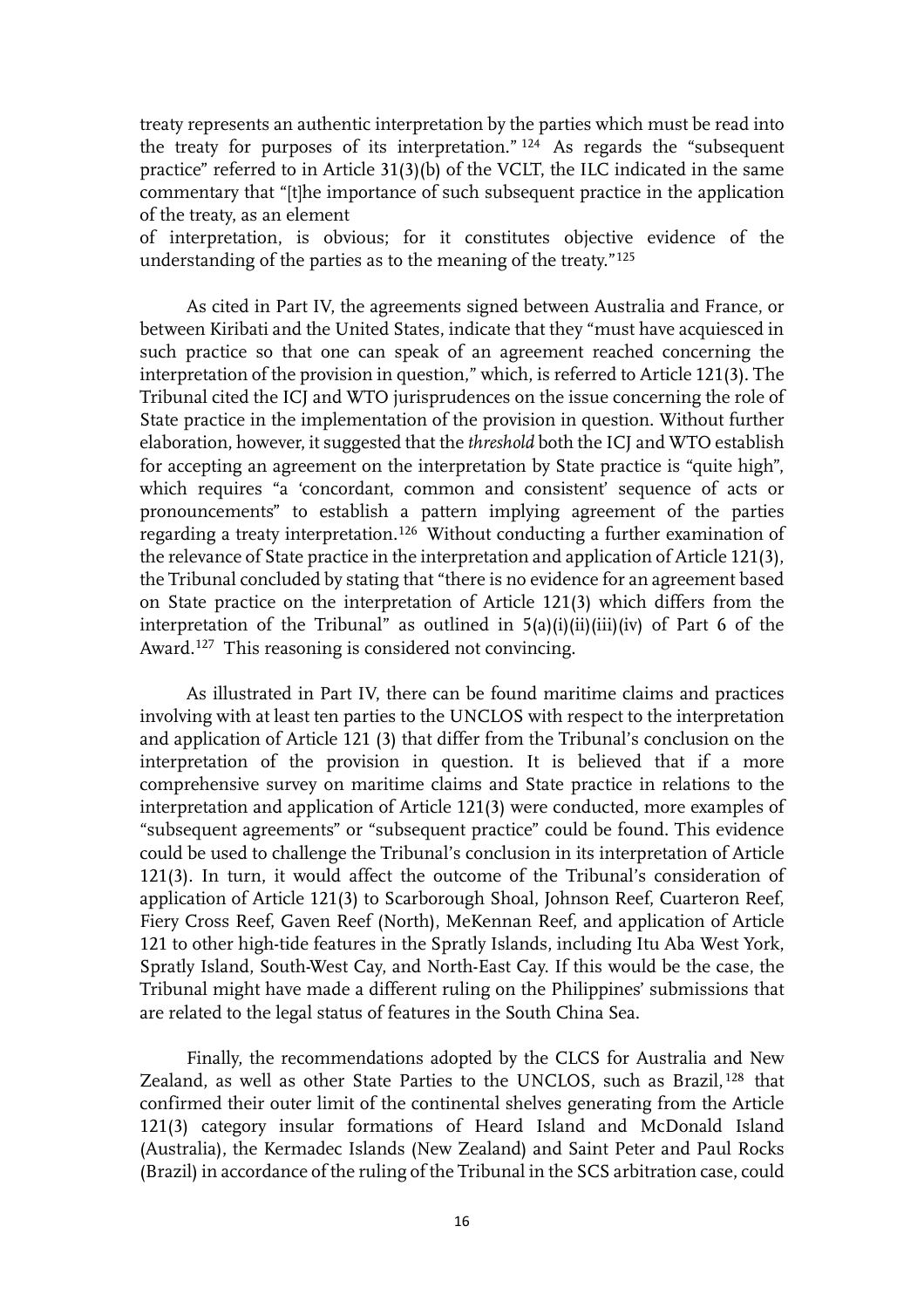be interpreted as subsequent State practice regarding the interpretation and application of Article 121(3). No third-party notifications had ever been sent to the Secretary-General of the UN in response to, or in a challenge to, the 200-nm EEZ and continental shelf claims of Australia, Brazil and New Zealand. This means that the Parties to the UNCLOS must have acquiesced in such practices. If this evidence had been used by the Tribunal, it might have come to a different ruling on the legal status of features in the South China Sea.

#### **VI. Conclusion**

As pointed out by Professor Choon-ho Park, a former Judge of the International Tribunal for the Law of the Sea, because the geographical circumstances of islands throughout the world are different, ambiguities had to be allowed, in particular, in Article 121(3) of the UNCLOS.[129](#page-23-10) As such, State practice is not consistent. The Philippines is also taking the same position during the arbitral proceedings.

As there exists no official authoritative clarification of Article 121(3), the Tribunal that heard the SCS arbitration case interpreted this provision in accordance with general rules of treaty interpretation as reflected in the VCLT, in particular Article 31(3) of the Treaty. The Tribunal reached its conclusion on the interpretation of Article 121(3) before considering the relevance of State practice in accordance with the rule of interpretation under the VCLT. In addition, the Tribunal only explained very briefly, actually in one paragraph out of the entire 1,203 paragraphs of the July 2016 Award. Arguably, the Tribunal did not make efforts to consider the relevant maritime boundary agreements signed by the parties to the UNCLOS. It also downgraded the importance of "any subsequent practice" in the application of the treaty, which constitutes objective evidence of the understanding of the parties as to the meaning of the treaty, in particular concerning their interpretation and application of Article 121(3).

The Tribunal's opinion on the "threshold" established by the ICJ and WTO and its conclusion that there is no evidence for an agreement based upon State practice on the interpretation of Article 121(3) which differs from its interpretation of the role of State practice in the implementation of Article 121(3) are also open to question.

Based on the examination of the maritime claims and State practice of the five selected coastal States, it is concluded that the Tribunal might have come to an alternative outcome if it had examined comprehensively relevant maritime claims and State practices in relation to the interpretation and application of Article 121(3). As far as the five selected coastal States' foreign policies regarding the implementation of the July 2016 Award by China and the Philippines are concerned, it would give rise to a problematic double standard if the countries were to stick with their present claims and practices in relation to their insular formations, which could be considered "rocks" under Article 121(3) given the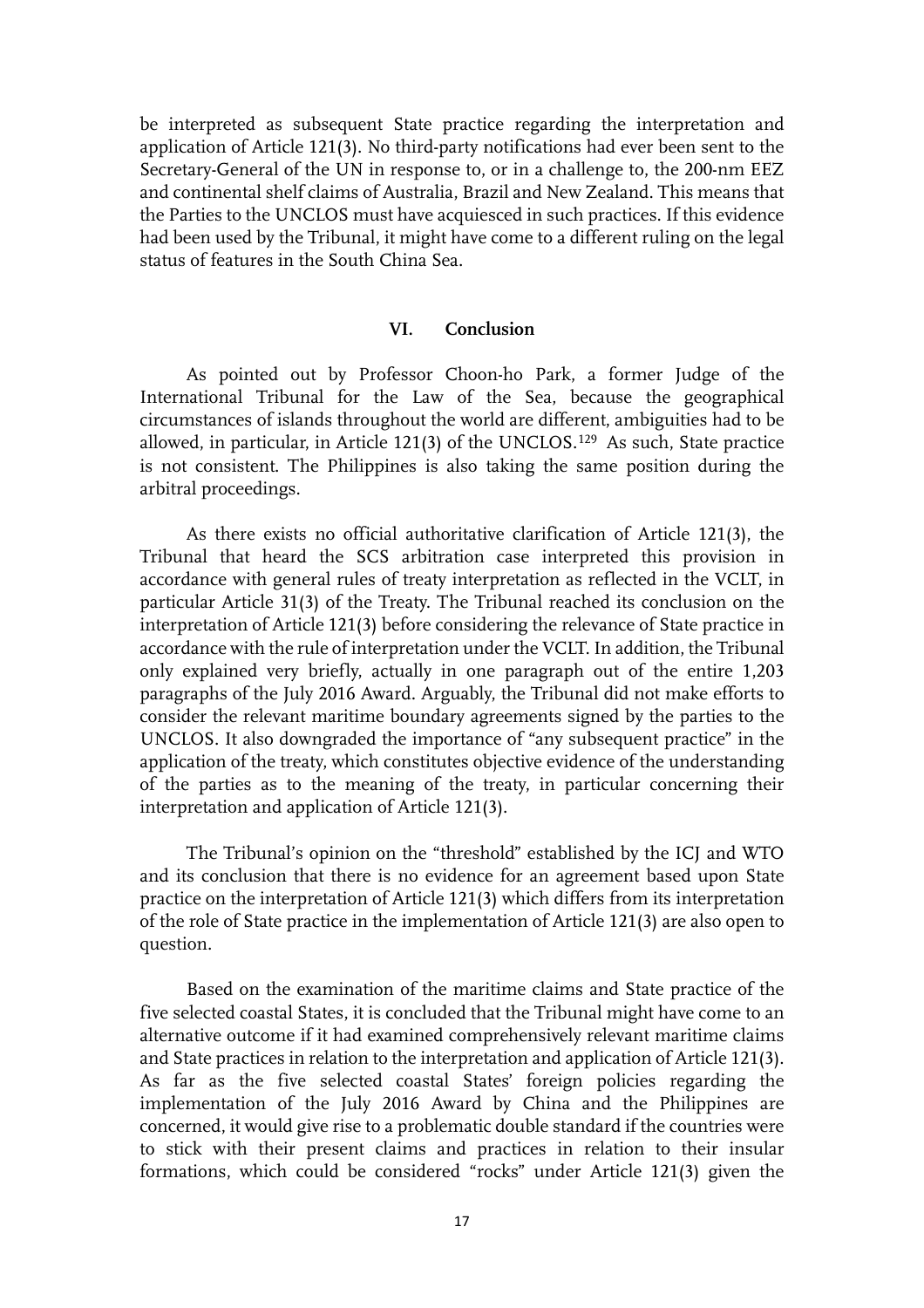interpretation of the Tribunal, and continuously press China and the Philippines to abide by the ruling.

<sup>10</sup> UNCLOS, *supra* note 1, Art. 121, para. 3.

<span id="page-17-10"></span><span id="page-17-9"></span><sup>11</sup> Award, *supra* note 3, para. 553, p. 232.

<span id="page-17-11"></span><sup>12</sup> Treaty between the Government of Australia and the Government of the French Republic on Cooperation in the Maritime Areas Adjacent to the French Southern and Antarctic Territories (TAAF), Heard Island and the McDonald Islands (Canberra, 24 November 2003), *The International Journal of Marine and Coastal Law*, Volume 19, Issue 4, p. 545 – 554 [hereinafter TAAF]

<span id="page-17-12"></span><sup>13</sup> The Treaties with the Republic of Kiribati and the Government of the Federated States of Micronesia on the Delimitation of Maritime Boundaries, Senate Treaty Document, Treaty Doc. 114-13 [hereinafter Kiribati]

<span id="page-17-13"></span><sup>14</sup> Australian Ministry of Foreign Affairs, Press Release, Australia Supports Peaceful Disputes Resolution in the South China Sea (July 12, 2016),

http://foreignminister.gov.au/releases/Pages/2016/jb\_mr\_160712a.aspx.

<span id="page-17-14"></span><sup>15</sup> Ministry of Foreign Affairs of Japan, Press Release, Arbitration between the Republic of the Philippines and the People's Republic of China regarding the South China Sea (July 12, 2016). http://www.mofa.go.jp/press/release/press4e\_001204.html.

<span id="page-17-15"></span><sup>16</sup> U.S. Department of State, Bureau of Public Affairs, Press Release. (July 12, 2016).

Decision in the Philippines China Arbitration, https://2009-

2017.state.gov/r/pa/prs/ps/2016/07/259587.htm.

<span id="page-17-16"></span><sup>17</sup> Viray, P.E., Japan, New Zealand Underscore Arbitral Ruling on South China Sea Angering China, (May 19, 2017), *The Philippine Star*,

http://www.philstar.com/headlines/2017/05/19/1701542/japan-new-zealand-underscorearbitral-ruling-south-china-sea-angering.

<span id="page-17-17"></span><sup>18</sup> Group of Seven (G7), Joint Communique of G7 Foreign Ministers' Meeting Lucca, (April 11, 2017),

http://www.g7italy.it/sites/default/files/documents/G7\_FMM\_Joint\_Communique.pdf. The French foreign minister jointed the other 6 foreign ministers in stating that "[w]e consider the July 12, 2016 award rendered by the Arbitral Tribunal under the UNCLOS as a useful basis for further efforts to peacefully resolve disputes in the South China Sea."

<span id="page-17-18"></span><sup>19</sup> U.S. Department of Defense, Remarks by Secretary Mattis at Shangri-La Dialogue, (June 3, 2017), https://www.defense.gov/News/Transcripts/Transcript-

View/Article/1201780/remarks-by-secretary-mattis-at-shangri-la-dialogue/.

<span id="page-17-19"></span><sup>20</sup> International Institute for Strategic Studies (IISS), IISS Shangri-La Dialogue 2017 Second

<span id="page-17-0"></span><sup>1</sup> United Nations [Convention](http://www.eisil.org/index.php?sid=492188715&id=601&t=link_details&cat=418) on the Law of the Sea, *opened for signature* Dec. 10, 1982, 1833 U.N.T.S. 3, 397; 21 [I.L.M.](http://heinonline.org/HOL/Page?handle=hein.journals/intlm21&collection=ustreaties&id=1275) 1261 (1982) (*entered into force* Nov. 16 1995) [hereinafter UNCLOS].

<span id="page-17-1"></span><sup>&</sup>lt;sup>2</sup> Arbitration Between the Republic of the Philippines and the People's Republic of China, PCA Case No. 2013-19.

<span id="page-17-2"></span><sup>&</sup>lt;sup>3</sup> Arbitration Between the Republic of the Philippines and the People's Republic of China, PCA Case No. 2013-19, Award (July 12, 2016), [http://www.pca-cpa.org](http://www.pca-cpa.org/) [hereinafter Award]. <sup>4</sup> Award, *supra* note 3, para. 279 – 648, p. 119-260.

<span id="page-17-4"></span><span id="page-17-3"></span><sup>5</sup> *Id.* at para. 646, p. 260.

<span id="page-17-5"></span><sup>6</sup> *Id.* at para. 646, p. 260.

<span id="page-17-6"></span><sup>7</sup> *Id.* at para. 1203(B)(6), p. 474.

<span id="page-17-7"></span><sup>8</sup> *Id.* at para. 477, p. 205.

<span id="page-17-8"></span><sup>&</sup>lt;sup>9</sup> Note these are paragraphs 552 and 553 of the Award, pp. 231-232. However, the Tribunal did not consider it necessary to address in general whether and under which conditions the Convention may be modified by State practice. It stated that "[i]t is sufficient to say that a unilateral act alone is not sufficient." See para. 275, the Award, *supra* note 3, p. 116.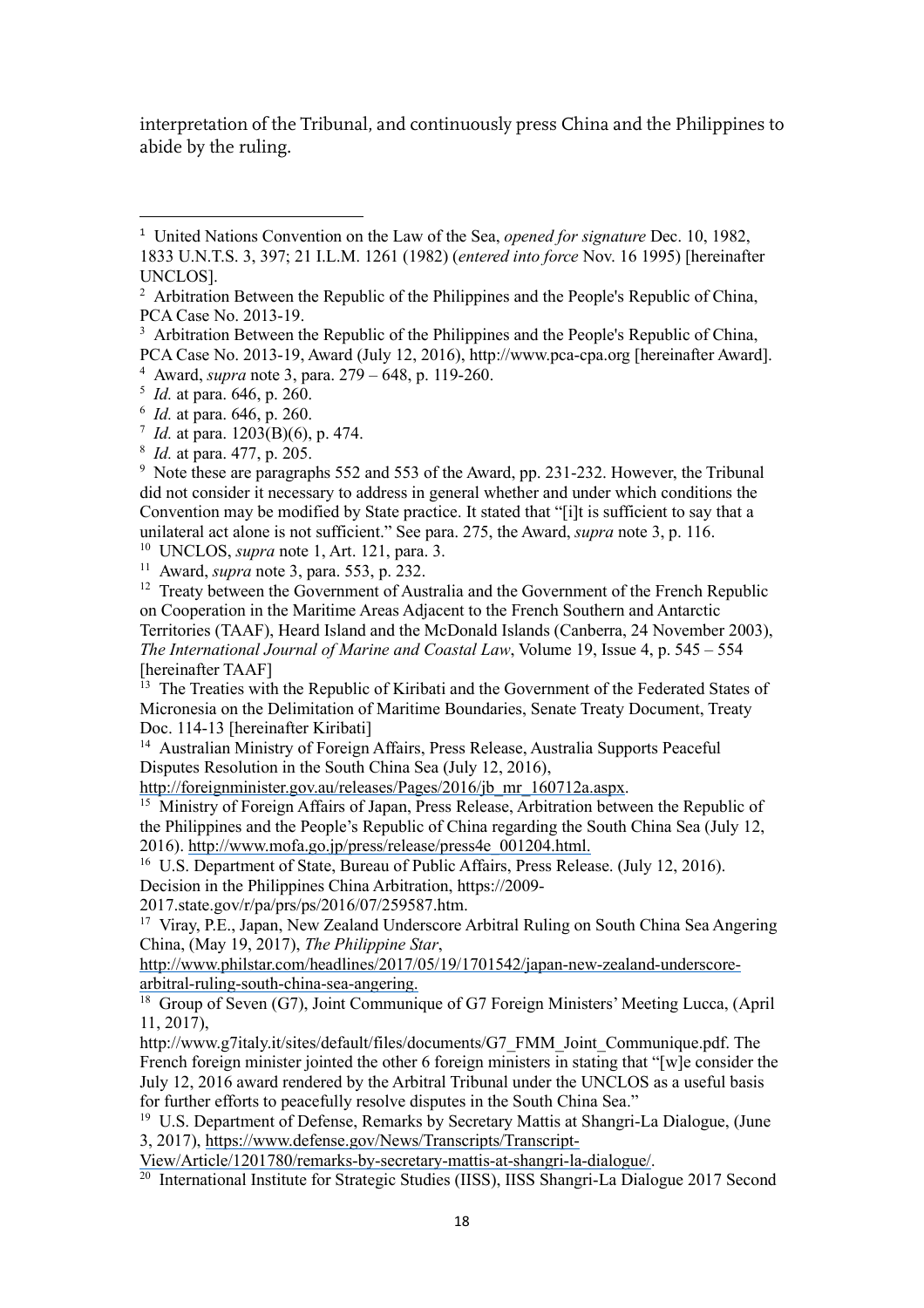Plenary Session "Upholding the Rules-Based Regional Order: Tomomi Inada", (June 3, 2017) https://www.iiss.org/en/events/shangri-la-dialogue/archive/shangri-la-dialogue-2017-

4f77/plenary-2-faad/inada-622b; "Upholding the Rules-Based Regional Order: Marise Payne" (June 3, 2017) [http://www.iiss.org/en/events/shangri-la-dialogue/archive/shangri-la-dialogue-](http://www.iiss.org/en/events/shangri-la-dialogue/archive/shangri-la-dialogue-2017-4f77/plenary-2-faad/payne-44ff)[2017-4f77/plenary-2-faad/payne-44ff.](http://www.iiss.org/en/events/shangri-la-dialogue/archive/shangri-la-dialogue-2017-4f77/plenary-2-faad/payne-44ff)

<span id="page-18-0"></span><sup>21</sup> U.S. Department of Defense, Joint Statement Australia-US-Japan Defence Ministers' Meeting, (June 3, 2017) [https://www.defense.gov/Portals/1/Documents/pubs/Australia-US-](https://www.defense.gov/Portals/1/Documents/pubs/Australia-US-Japan-Defense-Ministers-Meeting-June-2017.pdf)[Japan-Defense-Ministers-Meeting-June-2017.pdf.](https://www.defense.gov/Portals/1/Documents/pubs/Australia-US-Japan-Defense-Ministers-Meeting-June-2017.pdf)

<span id="page-18-1"></span> $\overline{\text{22}}$  United States Department of State, Joint Statement AUSMIN 2017, (June 5, 2017) [https://www.state.gov/r/pa/prs/ps/2017/06/271560.htm.](https://www.state.gov/r/pa/prs/ps/2017/06/271560.htm)

<span id="page-18-2"></span><sup>23</sup> United States Department of State, Australia-Japan-United States Trilateral Strategic Dialogue Ministerial Joint Statement, (August 6, 2017),

[https://www.state.gov/r/pa/prs/ps/2017/08/273216.htm.](https://www.state.gov/r/pa/prs/ps/2017/08/273216.htm)

<sup>24</sup> The Japanese wording "shima" stands for "island".

<span id="page-18-4"></span><span id="page-18-3"></span><sup>25</sup> "Rocks" and "fully entitled islands" are both sub-sets of the broader category of "high-tide" features." The term "rocks" stands for high-tide features that "cannot sustain human habitation or economic life of their own" and which therefore, pursuant to Article 121(3), are disqualified from generating an EEZ or continental shelf. The term "fully entitled islands" stands for those high-tide features which are not rocks, and which pursuant to Article 121(2), enjoy the same entitlements as other land territory under the Convention. This means that "fully entitled islands" are entitled the right to generate an EEZ and continental shelf. See Award, *supra* note 3, para. 280, p. 119.

<span id="page-18-5"></span><sup>26</sup> To be examined in Part IV of this article.

<span id="page-18-6"></span><sup>27</sup> Notification and Statement of Claim of the Republic of the Philippines, January 22, 2013, available at https://assets.documentcloud.org/documents/2165477/phl-prc-notification-andstatement-of-claim-on.pdf [hereinafter Notification]

<span id="page-18-7"></span><sup>28</sup> *Id*.

<span id="page-18-8"></span><sup>29</sup> *Id.*, pp. 271-272. There were 15 submissions contained in the Philippines' Memorial that was submitted to the Tribunal on March 30, 2014.

<span id="page-18-9"></span><sup>30</sup> Notification, *supra* note 27, p.145.

<span id="page-18-10"></span><sup>31</sup> Award, *supra* note 3, p. 33, para. 99.

<span id="page-18-11"></span><sup>32</sup> Award, *supra* note 3, p. 41, para 112 (b), Submission No. 3: Scarborough Shoal generates no entitlement to an exclusive economic zone or continental shelf.

<span id="page-18-12"></span><sup>33</sup> *Id.* Submission No. 5: Mischief Reef and Second Thomas Shoal are part of the exclusive economic zone and continental shelf of the Philippines.

<span id="page-18-13"></span><sup>34</sup> *Id.* Submission No. 7: Johnson Reef, Cuarteron Reef and Fiery Cross Reef generate no entitlement to an exclusive economic zone or continental shelf.

<span id="page-18-14"></span><sup>35</sup> *Id*. Submission No. 8: China has unlawfully interfered with the enjoyment and exercise of the sovereign rights of the Philippines with respect to the living and non-living resources of its exclusive economic zone and continental shelf.

<span id="page-18-15"></span><sup>36</sup> *Id*. Submission No. 9: China has unlawfully failed to prevent its nationals and vessels from exploiting the living resources in the exclusive economic zone of the Philippines.

<span id="page-18-16"></span><sup>37</sup> Award, *supra* note 3, paras. 26-111, pp. 11- 39.

<span id="page-18-17"></span><sup>38</sup> Award, *supra* note 3, paras. 112-115, pp. 41-43.

<span id="page-18-18"></span><sup>39</sup> Award, *supra* note 3, paras. 116-168, pp. 45-65.

<span id="page-18-19"></span><sup>40</sup> Award, *supra* note 3, paras. 169-278, pp. 67-117. This part deals with the Philippines'

Submissions No. 1 and 2, for Submissions No. 1 and 2, see Award, para. 112 (B), p. 41.

<span id="page-18-20"></span><sup>41</sup> Award, *supra* note 3, paras. 279-648, pp. 119-260. This part deals with the Philippines' Submissions No.  $3 - 7$ . For Submissions No. 3-7, see Award, para. 112 (B), p. 41.

<span id="page-18-21"></span><sup>42</sup> Award, *supra* note 3, paras. 649-1109, pp. 261-436. This part deals with the Philippines'

Submissions No. 8 – 13. For Submissions No. 8-13, see Award, para. 112(B), pp. 41-42.

<span id="page-18-22"></span><sup>43</sup> Award, *supra* note 3, paras. 1110-1181, pp. 437-464. This part deals with Philippines'

Submission No. 14. For Submission No. 14, see Award, para. 112(B), p. 42.

<span id="page-18-23"></span><sup>44</sup> Award, *supra* note 3, paras. 1182-1201, pp. 465-470. This part deals with the Philippines' Submission No. 15. For Submission No. 15, the Award, para. 112(B), p. 42.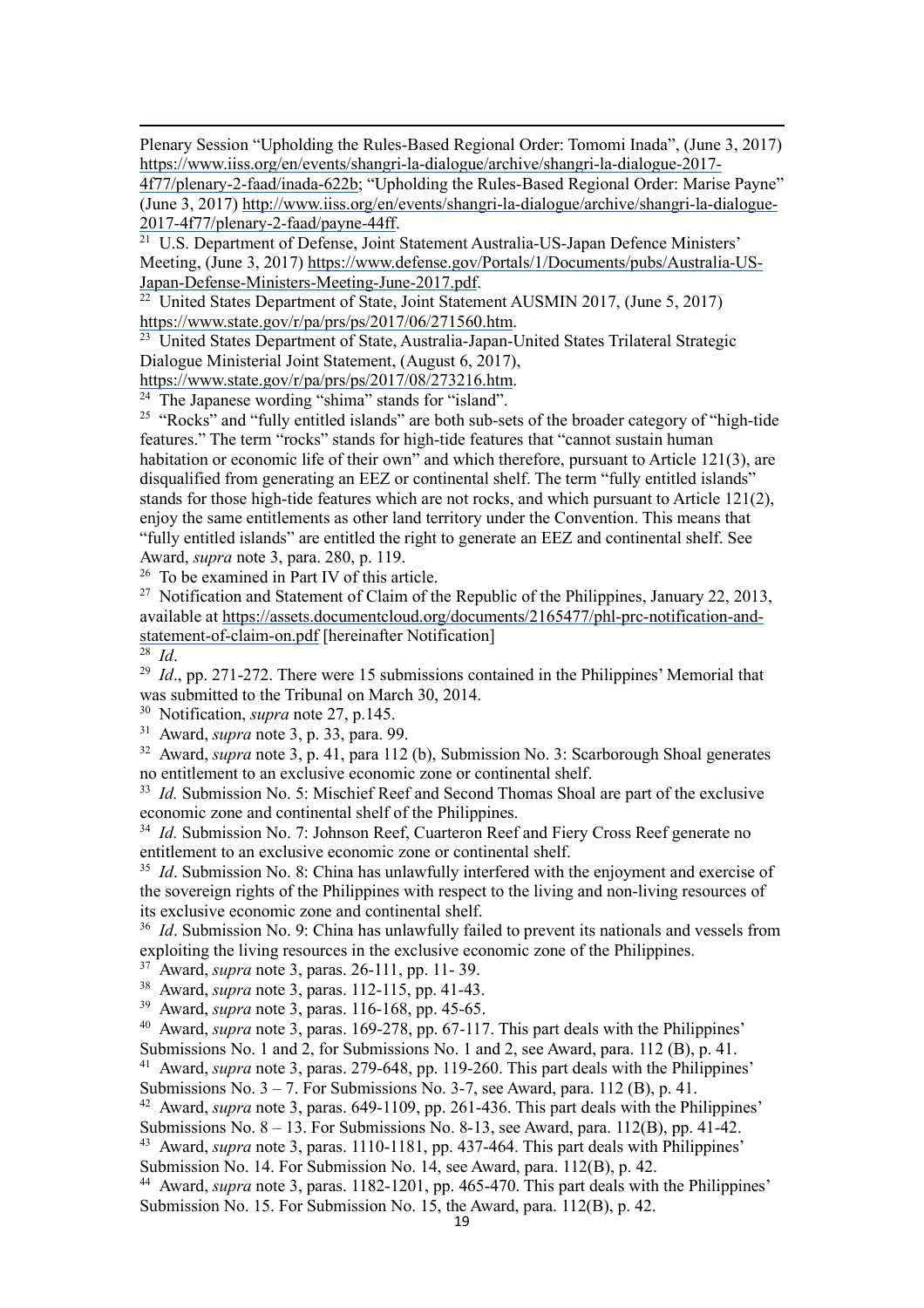- <span id="page-19-0"></span><sup>45</sup> Award, *supra* note 3, para. 1203, pp. 471-473.
- <span id="page-19-1"></span><sup>46</sup> Award, *supra* note 3, para. 1203, pp. 473-477.
- <span id="page-19-2"></span><sup>47</sup> Award, *supra* note 3, para. 1203 (B)(3)(b), p. 473.
- <span id="page-19-3"></span><sup>48</sup> Award, *supra* note 3, para. 1203 (B)(3) (c), p. 473.
- <span id="page-19-4"></span><sup>49</sup> Award, *supra* note 3, para. 1203 (B)(4), p. 474.
- <span id="page-19-5"></span><sup>50</sup> Award, *supra* note 3, para. 1203 (B)(5), p. 474.
- <span id="page-19-6"></span><sup>51</sup> Award, *supra* note 3, para. 1203 (B)(7), p. 474.
- <span id="page-19-7"></span><sup>52</sup> Award, *supra* note 3, para. 1203 (B)(6) & (7), p. 474.
- <span id="page-19-8"></span><sup>53</sup> Award, *supra* note 3, para. 474, p. 204.
- <span id="page-19-9"></span><sup>54</sup> Vienna Convention on the Law of Treaties, Articles 39-51, 61-62 *opened for signature* May 23, 1969, 1155 UNTS 331(entered into force Jan. 27, 1980) [hereinafter Vienna Convention].

<span id="page-19-10"></span><sup>55</sup> Vienna Convention, *supra* note 54, Article 31 (General Rule of Interpretation):

- 1. A treaty shall be interpreted in good faith in accordance with the ordinary meaning to be given to the terms of the treaty in their context and in the light of its object and purpose.
- 2. The context for the purpose of the interpretation of a treaty shall comprise, in addition to the text, including its preamble and annexes:
	- (a) Any agreement relating to the treaty which was made between all the parties in connexion with the conclusion of the treaty;
	- (b) Any instrument which was made by one or more parties in connexion with the

conclusion of the treaty and accepted by the other parties as an instrument related to

the treaty.

- 3. There shall be taken into account, together with the context:
	- (a) Any subsequent agreement between the parties regarding the interpretation of the treaty or the application of its provisions;
	- (b) Any subsequent practice in the application of the treaty which establishes the
		- agreement of the parties regarding its interpretation;
	- (c) Any relevant rules of international law applicable in the relations between the parties.

4. A special meaning shall be given to a term if it is established that the parties so intended.

<span id="page-19-11"></span><sup>56</sup> Vienna Convention, *supra* note 54, Article 32 (Supplementary Means of Interpretation):

Recourse may be had to supplementary means of interpretation, including the preparatory work of the treaty and the circumstances of its conclusion, in order to confirm the meaning resulting from the application of article 31, or to determine the meaning when the interpretation according to article 31 :

- (a) Leaves the meaning ambiguous or obscure; or
- (b) Leads to a result which is manifestly absurd or unreasonable.
- <span id="page-19-12"></span><sup>57</sup> Award, *supra* note 3, para. 540, p. 227.
- <span id="page-19-13"></span><sup>58</sup> Award, *supra* note 3, para. 541, p. 227.
- <span id="page-19-14"></span><sup>59</sup> Award, *supra* note 3, para. 542, pp. 227-228.
- <span id="page-19-15"></span><sup>60</sup> Award, *supra* note 3, para. 543, p. 228.
- <span id="page-19-16"></span><sup>61</sup> Award, *supra* note 3, para. 544, p. 228.
- <span id="page-19-17"></span><sup>62</sup> Award, *supra* note 3, para. 545, p. 228-229.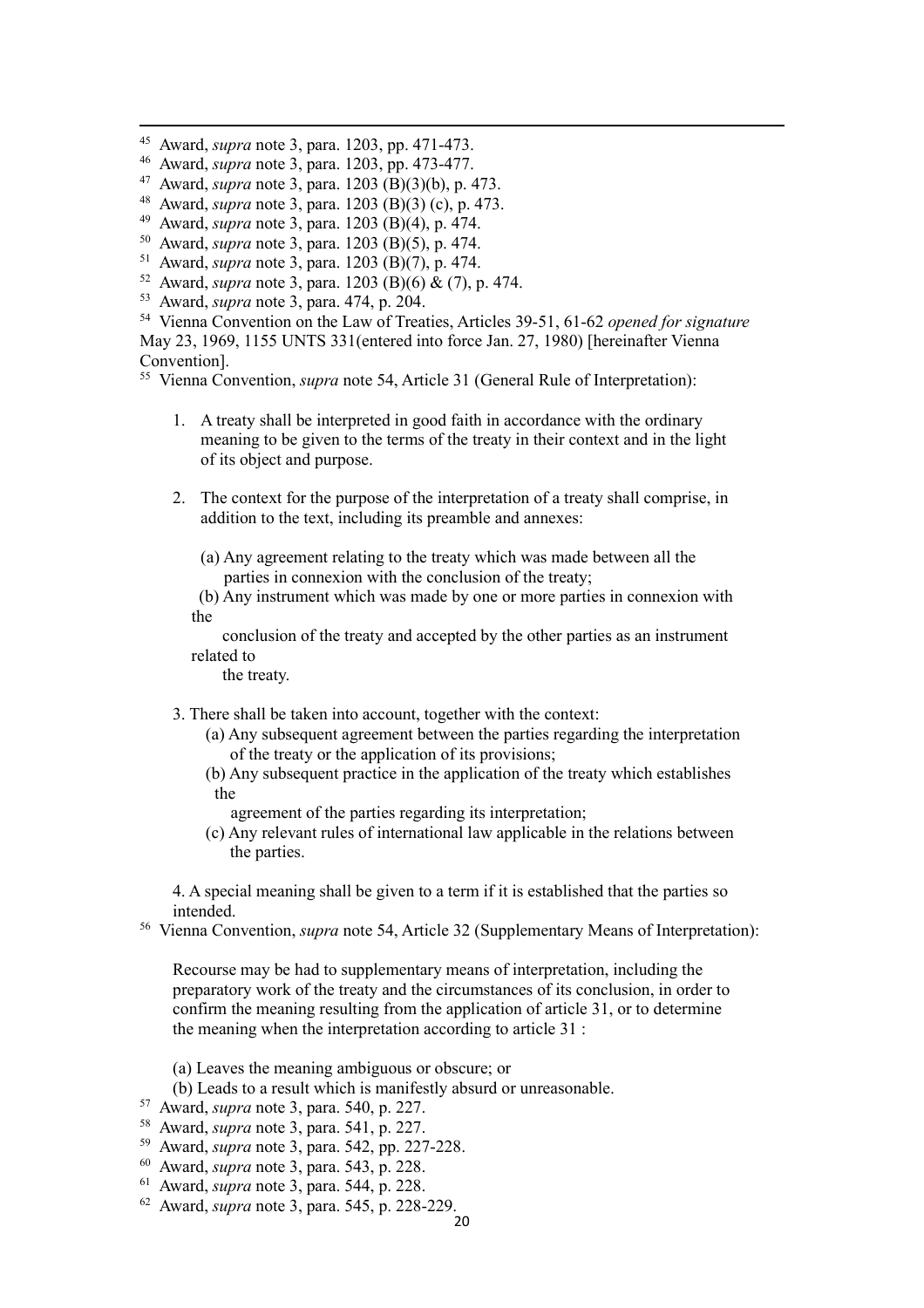<span id="page-20-3"></span>*<sup>66</sup> Advisory Opinion Concerning the Legality of the Use by a State of Nuclear Weapons in Armed Conflict,* ICJ Reports 1996.

<span id="page-20-4"></span><sup>67</sup> *Kasikili/Sedudu Island (Botswana/Namibia),* Judgment, ICJ Reports 1999.

<span id="page-20-7"></span><sup>70</sup> Clive Symmons, *Maritime Zones from Islands and Rocks*, *in* THE SOUTH CHINA SEA

DISPUTES AND LAW OF THE SEA, 107 (S. Jayakumar, Tommy Koh, & Robert Beckman eds., 2014).

<span id="page-20-8"></span><sup>71</sup> *Id*.

<span id="page-20-9"></span><sup>72</sup> Yann-huei Song, *The Application of Article 121 of the Law of the Sea Convention to the Selected Geographical Features Situated in the Pacific Ocean*, 9 CHIN. J. INT. LAW 663–698, 77 (2010).

<span id="page-20-10"></span><sup>73</sup> See Wikipedia at [https://en.wikipedia.org/wiki/Isla\\_Salas\\_y\\_G%C3%B3mez](https://en.wikipedia.org/wiki/Isla_Salas_y_G%25C3%25B3mez) (last visited  $2017/8/18$ .

<span id="page-20-11"></span><sup>74</sup> US Department of State, Bureau of Intelligence and Research, *Limits in the Seas*, No. 101, Fiji Maritime Claims, p. 6 (November 30, 1984) available in:

[https://www.state.gov/documents/organization/58567.pdf.](https://www.state.gov/documents/organization/58567.pdf)

<span id="page-20-12"></span><sup>75</sup> Marius Gjetnes, *The Legal Regime of Island in the South China Sea*, Master's Thesis (University of Oslo, Norway, 2000), pp. 65-67.

<sup>76</sup> R. R. CHURCHILL & A.V. LOWE, THE LAW OF THE SEA 164 (1988).

<span id="page-20-14"></span><span id="page-20-13"></span><sup>77</sup> Wikipedia, available at [https://en.wikipedia.org/wiki/Savage\\_Islands](https://en.wikipedia.org/wiki/Savage_Islands) (last visited  $20176/8/16$ .

<span id="page-20-15"></span><sup>78</sup> R. R. CHURCHILL & A.V. LOWE, THE LAW OF THE SEA (1988).

<span id="page-20-16"></span><sup>79</sup> David Freestone, *Maritime Boundaries in the Eastern Caribbean*, *in* INTERNATIONAL BOUNDARIES AND BOUNDARY CONFLICT RESOLUTION : PROCEEDINGS OF THE 1989 IBRU CONFERENCE , 199–200 (1990).

<span id="page-20-17"></span>80 Wikipedia, at [https://en.wikipedia.org/wiki/Heard\\_Island\\_and\\_McDonald\\_Islands](https://en.wikipedia.org/wiki/Heard_Island_and_McDonald_Islands) (last visited 2017/8/19).

<span id="page-20-18"></span>81 Sam Bateman, OBAMA AT MIDWAY: PICKING AND CHOOSING THE LAW OF THE SEA, https://www.lowyinstitute.org/the-interpreter/obama-midway-picking-and-choosing-law-sea (last visited May 23, 2017).

<span id="page-20-19"></span> $82$  Australian Submissions, through the Secretary-General of the United Nations, to the Commission on the Limits of the Continental Shelf, pursuant to article 76, paragraph 8, of the United Nations Convention on the Law of the Sea of 10 December 1982, available at http://www.un.org/depts/los/clcs\_new/submissions\_files/submission\_aus.htm.

<span id="page-20-20"></span><sup>83</sup> Recommendations of the Commission on the Limits of the Continental Shelf (CLCS) in regard to the Submission made by Australia on November 15, 2004, adopted by the CLCS on April 9, 2008, available at

http://www.un.org/depts/los/clcs\_new/submissions\_files/aus04/Aus\_Recommendations\_FIN AL.pdf.

<span id="page-20-21"></span><sup>84</sup> They are: France, Germany, India, Japan, the Netherland, Russian Federation, Democratic Republic of Timor-Leste, and the United States.

<span id="page-20-22"></span><sup>85</sup> The 'Volga', Russian Federation v Australia, Prompt Release, ITLOS Case No 11, ICGJ 344 (ITLOS 2002), 23rd December 2002, International Tribunal for the Law of the Sea [ITLOS].

<span id="page-20-23"></span><sup>86</sup> TAAF, *supra* note 12, Article 2 provides that "Seaward of Heard and McDonald Islands on the one hand and of Kerguelen Islands on the other hand, the line of delimitation between the Australian fishing zone and the French Economic Zone and between areas of continental shelf over which each State respectively exercises sovereign rights in accordance with international law lies along the geodesics connecting the . . . points, defined by their co-ordinates . . ."

<span id="page-20-24"></span><sup>87</sup> TAAF, *supra* note 12, p. 545-552.

<span id="page-20-25"></span><sup>88</sup> Id., Article 1.

<span id="page-20-0"></span><sup>63</sup> Award, *supra* note 3, para. 546, p. 229.

<span id="page-20-1"></span><sup>64</sup> Award, *supra* note 3, para. 547, p. 229-230.

<span id="page-20-2"></span><sup>65</sup> Award, *supra* note 3, paras. 548-551, pp. 230-231.

<span id="page-20-5"></span><sup>68</sup> Award, *supra* note 3, para. 552, pp. 231-232.

<span id="page-20-6"></span><sup>69</sup> Award, *supra* note 3, para. 553, p. 232.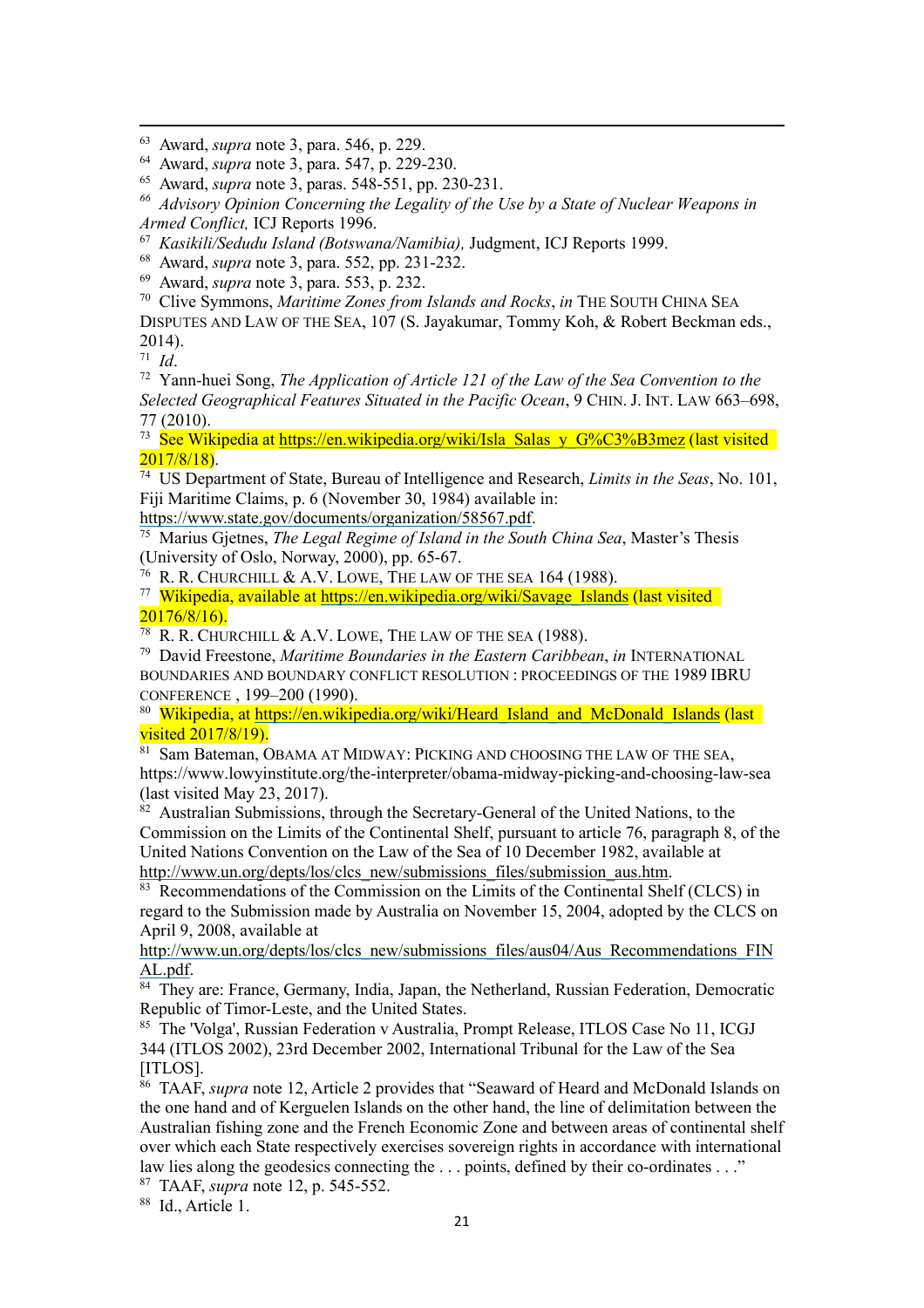<span id="page-21-0"></span><sup>89</sup> Central Intelligence Agency, CLIPPERTON ISLAND,

https://www.cia.gov/library/publications/the-world-factbook/geos/ip.html (last visited June 23, 2017).

<span id="page-21-1"></span><sup>90</sup> French Overseas Departments and Dependencies, Summary of Claims, DoD 2005, 1-M, available at

http://www.dtic.mil/whs/directives/corres/20051m\_062305/french\_dependencies.doc.See also La Zone Economique Exclusive de Clipperton, at

http://www.clipperton.fr/incagen.html?territoire.htm~main (last visited 2017/8/19). <sup>91</sup> Law No. 95-1311, December 21, 1995.

<span id="page-21-3"></span><span id="page-21-2"></span><sup>92</sup> Daniel Pauly, *The Fisheries Resources of the Clipperton Island EEZ (France)*, *in* FISHERIES CATCH RECONSTRUCTIONS: ISLANDS (Dirk Zeller ed., 2000).

<span id="page-21-4"></span> $93$  French minister questions Pacific fishing policies, RADIO NEW ZEALAND (2009), http://www.radionz.co.nz/international/pacific-news/184155/french-minister-questionspacific-fishing-policies (last visited June 23, 2017).

<span id="page-21-5"></span><sup>94</sup> See Extension of the Continental Shelf beyond 200 Nautical miles: an Asset for France. The Delegation for Overseas Territories, October 24, 2013, available at

[http://www.eesc.europa.eu/ceslink/resources/docs/d141.pdf,](http://www.eesc.europa.eu/ceslink/resources/docs/d141.pdf) p. 25 (last visited Aug. 17, 2017).  $95$  Deposit by France of a list of geographical coordinates of points, pursuant to article 75,

<span id="page-21-6"></span>paragraph 2, of the Convention, M.Z.N. 80.2010.LOS (Maritime Zone Notification), December 6, 2010.

<span id="page-21-7"></span><sup>96</sup> Jon Van Dyke, *Speck in the Ocean Meets Law of the Sea*, THE NEW YORK TIMES, January 21, 1988, http://www.nytimes.com/1988/01/21/opinion/l-speck-in-the-ocean-meets-law-ofthe-sea-406488.html (last visited June 23, 2017).

<span id="page-21-8"></span><sup>97</sup> Yann-huei Song, *Okinotorishima: A Rock Or An Island? Recent Maritime Boundary Controversy Between Japan And Taiwan/China*, *in* MARITIME BOUNDARY DISPUTES, SETTLEMENT PROCESSES, AND THE LAW OF THE SEA (Seoung-Yong Hong & Jon Van Dyke eds., 2009).

<span id="page-21-9"></span><sup>98</sup> Japanese Submissions, through the Secretary-General of the United Nations, to the Commission on the Limits of the Continental Shelf, pursuant to article 76, paragraph 8, of the United Nations Convention on the Law of the Sea of 10 December 1982, available at [http://www.un.org/depts/los/clcs\\_new/submissions\\_files/jpn08/jpn\\_execsummary.pdf](http://www.un.org/depts/los/clcs_new/submissions_files/jpn08/jpn_execsummary.pdf) (last visited Aug. 19, 2017). Note, the seven areas are the Southern Kyushu-Palau Ridge Region, the Minami-Io To Island Region, the Minami-Tori Shima Island Region, the Mogi Seamount Region, the Ogasawara Plateau Region, the Southern Oki-Daito Ridge Region and the Shikoku Basin Region.

<span id="page-21-10"></span><sup>99</sup> *Id*., p. 9.

<span id="page-21-11"></span><sup>100</sup> For China's *note verbale* CML/2/2009, visit

http://www.un.org/depts/los/clcs\_new/submissions\_files/jpn08/chn\_6feb09\_e.pdf (last visited 2017/8/19). For South Korea's note verbale MUN/046/09, visit

http://www.un.org/depts/los/clcs\_new/submissions\_files/jpn08/kor\_27feb09.pdf (last visited 2017/8/19).

<span id="page-21-12"></span><sup>101</sup> Summary of Recommendations of the Commission on the Limits on the Continental Shelf in Regard to the Submission Made by Japan, 12 November 2008. Adopted by the CLCS, with amendments, on April 19, 2012, Part IV (A) (20), p. 4, available at

[http://www.un.org/depts/los/clcs\\_new/submissions\\_files/jpn08/com\\_sumrec\\_jpn\\_fin.pdf](http://www.un.org/depts/los/clcs_new/submissions_files/jpn08/com_sumrec_jpn_fin.pdf) (last visited Aug. 18, 2017).

<span id="page-21-13"></span><sup>102</sup> Young-won Kim, IMPLICATIONS OF THE AWARD OF THE SOUTH CHINA SEA ARBITRATION FOR KOREA AND JAPAN,

http://www.jpi.or.kr/kor/regular/policy\_view.sky?code=archive&id=5564 (last visited Sep 23, 2017).

<span id="page-21-14"></span><sup>103</sup> Territorial Sea, Contiguous Zone, and Exclusive Economic Zone Act 1977, Part 2, available in New Zealand Legislation at

http://www.legislation.govt.nz/act/public/1977/0028/latest/whole.html (last visited Sep 23, 2017) and Story: Law of the Sea, The benefits for New Zealand, The Encyclopedia of New Zealand, at https://teara.govt.nz/en/law-of-the-sea/page-3 (last visited Sep 23, 2017).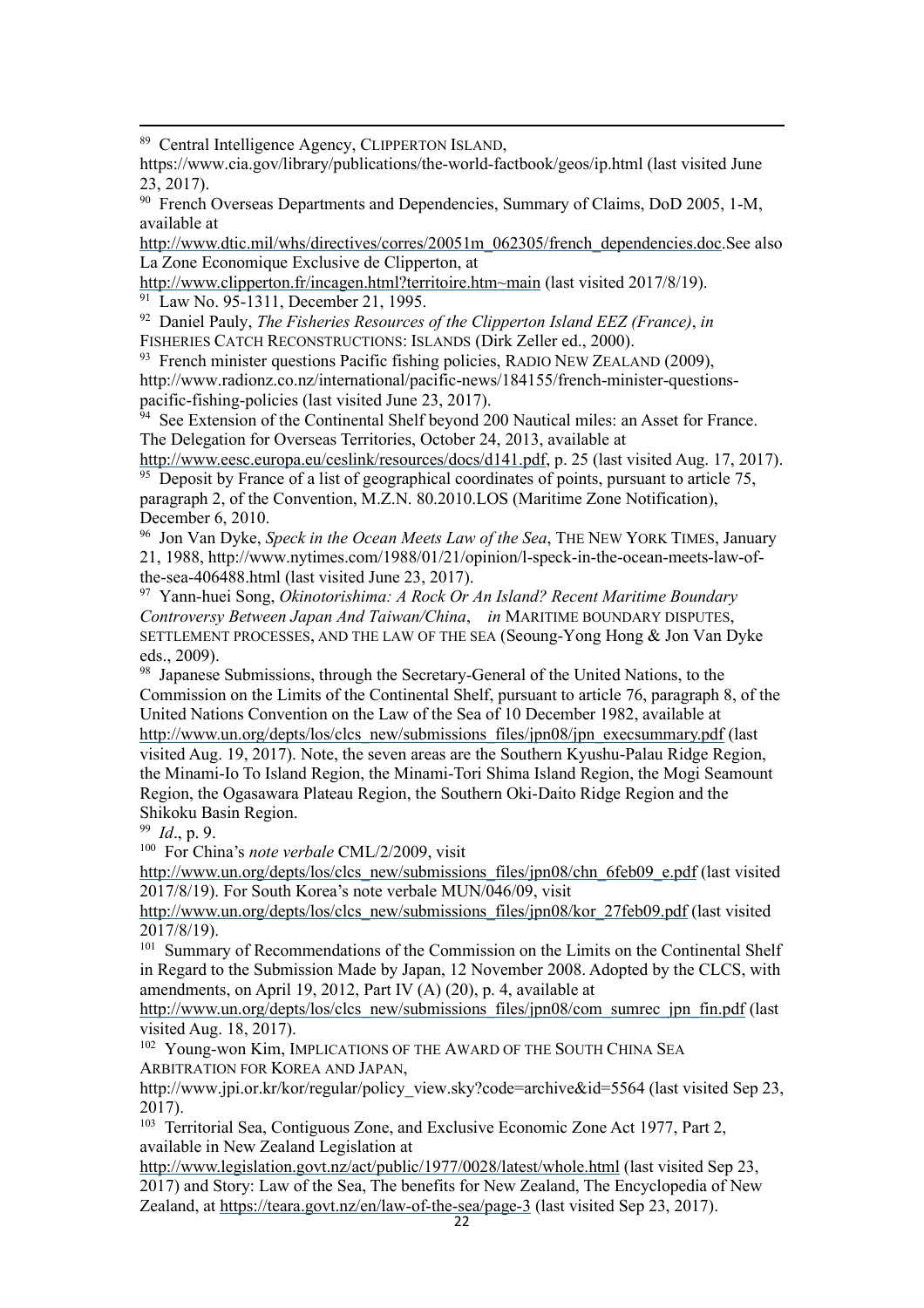<span id="page-22-0"></span><sup>104</sup> See "New Zealand to Establish Extensive Ocean Sanctuary," *Environment News Service*, October 3, 2015, available at [http://ens-newswire.com/2015/10/03/new-zealand-to-establish](http://ens-newswire.com/2015/10/03/new-zealand-to-establish-extensive-ocean-sanctuary/)[extensive-ocean-sanctuary/](http://ens-newswire.com/2015/10/03/new-zealand-to-establish-extensive-ocean-sanctuary/) (last visited Sep 23, 2017).

<span id="page-22-1"></span><sup>105</sup> Kermadec Ocean Sanctuary Bill, New Zealand Legislation, Bill 120-1, available at [http://www.legislation.govt.nz/bill/government/2016/0120/latest/versions.aspx?search=ts\\_act](http://www.legislation.govt.nz/bill/government/2016/0120/latest/versions.aspx?search=ts_act%2540bill%2540regulation%2540deemedreg_kermadec_resel_25_a) [%40bill%40regulation%40deemedreg\\_kermadec\\_resel\\_25\\_a](http://www.legislation.govt.nz/bill/government/2016/0120/latest/versions.aspx?search=ts_act%2540bill%2540regulation%2540deemedreg_kermadec_resel_25_a) (last visited 2017/8/21). Note, the bill is still on the second reading in New Zealand's Parliament.

<span id="page-22-2"></span><sup>106</sup> See New Zealand Submission to the Commission on the Limits of the Continental Shelf pursuant to article 76 (8) of the United Nations Convention on the Law of the Sea, Executive Summary, Part 6, 6.1 (Northern Region), p. 10 and 6.2 (Eastern Region), p. 13, available at http://www.un.org/depts/los/clcs\_new/submissions\_files/nzl06/nzl\_exec\_sum.pdf.  $107$  *Id.*, 6.1 (a).

<span id="page-22-4"></span><span id="page-22-3"></span><sup>108</sup> See the Report of the Twenty-second session of the Commission on the Limits of the Continental Shelf, New York, August 11 – September 12, 2008, Item 4 Consideration of the Submissions made by New Zealand to the Commission pursuant to article 76, paragraph 8, of the 1982 United Nations Convention on the Law of the Sea, p. 3, available at https://documents-dds-

ny.un.org/doc/UNDOC/GEN/N08/523/33/PDF/N0852333.pdf?OpenElement.

<span id="page-22-5"></span><sup>109</sup> See Summary of the Recommendations of the Commission on the Limits of the Continental Shelf (CLCS) in regard to the Submission made by New Zealand 19 April 2006, adopted by CLCS on August 22, 2008, 5.3 Recommendations, paragraph 148, p. 44 and 5.3 Recommendations, paragraph 167, p. 50, available at

http://www.un.org/depts/los/clcs\_new/submissions\_files/nzl06/nzl\_summary\_of\_recommend ations.pdf.

<span id="page-22-7"></span><span id="page-22-6"></span><sup>110</sup> Raul Pedrozo, *South China Sea Lawfare: Post-Arbitration Policy Options and Future Prospects*, May 12, 2017, http://scstt.org/reports/2017/1082 (last visited July 23, 2017). <sup>111</sup> Magnuson–Stevens Fishery Conservation and Management Act (MSFCMA), 16 U.S.C. ch. 38 § 1801 (1976). The Magnuson-Stevens Fishery Conservation and Management Act (Magnuson-Stevens Act) is the primary law governing marine fisheries management in U.S. federal waters. This Act fosters long-term biological and economic sustainability of the U.S. marine fisheries out to 200 nautical miles from shore. Key objectives of the Act are to: 1. Prevent overfishing; 2. rebuild overfished stocks; 3. increase long-term economic and social benefits; and 4. ensure a safe and sustainable supply of seafood. Prior to the Magnuson-Stevens Act, waters beyond 12 nautical miles were international waters and fished by fleets from other States. The 1976 law extended U.S. jurisdiction to 200 nautical miles and established eight regional fishery management councils (Councils) with representation from the coastal states and fishery stakeholders. The Councils' primary responsibility is to develop fishery management plans (FMPs). These FMPs must comply with a number of conservation and management requirements, including the ten National Standards – principles that promote sustainable fisheries management.

<span id="page-22-8"></span><sup>112</sup> Exclusive Economic Zone of the United States of America, Proclamation 5030-48 Fed.Reg. 10605 (Mar. 10, 1983).

<span id="page-22-9"></span><sup>113</sup> *Id*.

<span id="page-22-10"></span><sup>114</sup> *Id*.

<span id="page-22-11"></span><sup>115</sup> See Public Notice 2237 (dated August 10, 1995), 50 Fed. Reg. 43825 (Aug. 23, 1995).

<span id="page-22-12"></span><sup>116</sup> See NOAA, Marine National Monument Program: Rose Atoll Marine National

Monument, available at http://www.fpir.noaa.gov/MNM/mnm\_roseatoll.html (last visited July 21, 2017); NOAA, Marine National Monument Program: Marianas Trench Marine National Monument, available at http://www.fpir.noaa.gov/MNM/mnm\_marianas-trench.html.(last visited July 21, 2017); NOAA, Marine National Monument Program: The Pacific Remote Islands Marine National Monument, available at

[http://www.fpir.noaa.gov/MNM/mnm\\_prias.html](http://www.fpir.noaa.gov/MNM/mnm_prias.html) (last July 21, 2017).

<span id="page-22-13"></span> $117$  Pacific Remote Islands Marine National Monument Expansion, Proclamation No. 9173,

79 Fed. Reg. 58,645 (Sept. 29, 2014).

<span id="page-22-14"></span><sup>118</sup> Kiribati, *supra* note 13.